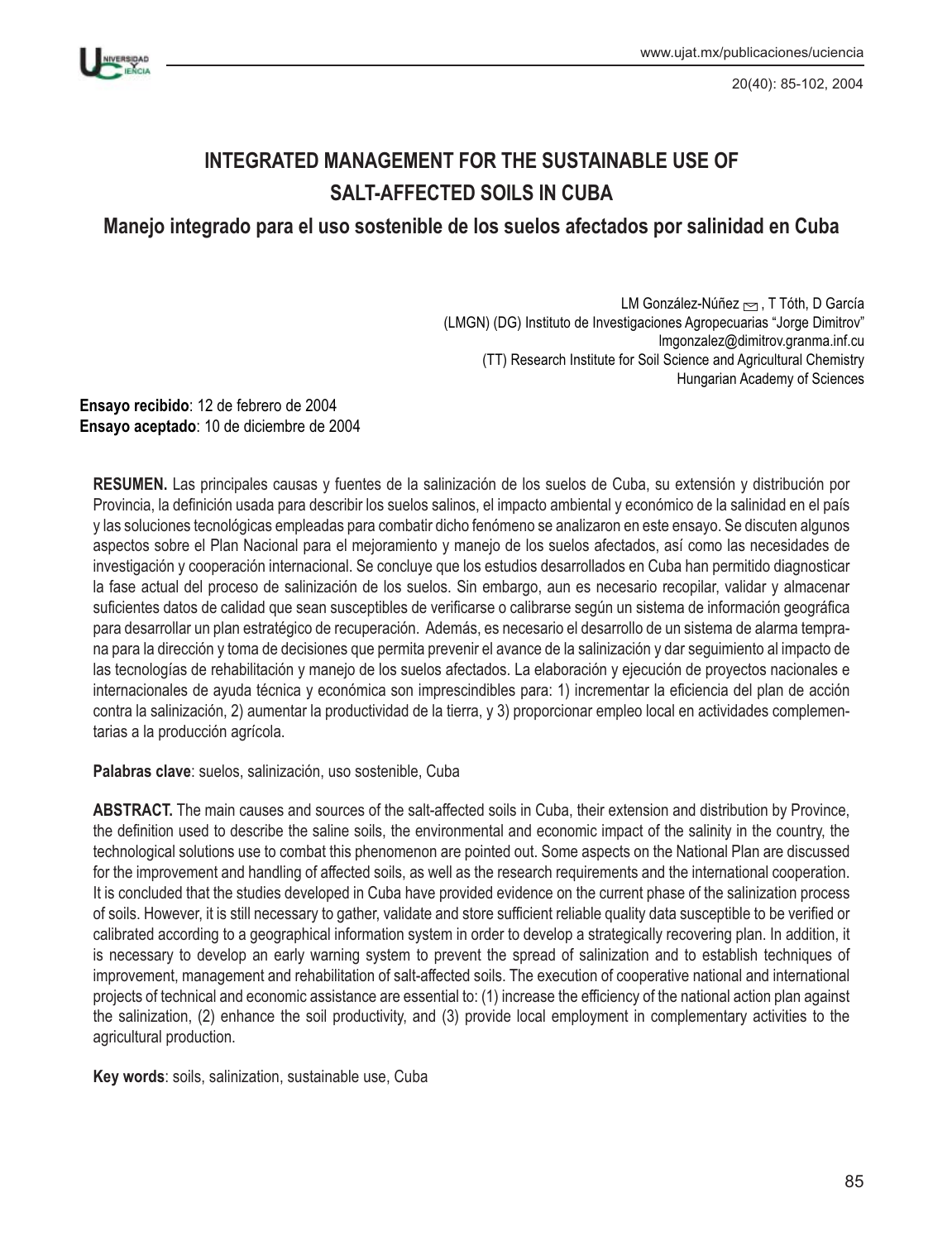#### **INTRODUCTION**

Cuba is a small country with 110 992  $km<sup>2</sup>$  (11.09 million ha). It is located in the Caribbean Sea, between 19 - 23º N, and 74 - 84º E. Its climate is tropical with rainfalls. It receives about 1 145 mm per year;  $24 \degree C$  is the mean temperature and 60-80 % the relative humidity. The population is almost 11 million, with more than 80 people per km<sup>2</sup>. Projections for the country show that, for the year 2020, the population will remain stable (Urquiza *et al.* 2000).

Agricultural activities account for 30-35 % of the gross domestic product and support 65 % of employment. This kind of activity has an important role in the Cuban economy, and it will continue to play a vital role in achieving self-sufficiency in food, in reducing rural poverty and in fostering economic development at least for the foreseeable future. The total agricultural land in Cuba extends to 7.09 million ha, mostly for sugar cane, rice, coffee, tobacco and pasture production. Most of the agricultural land undergoes various degradation processes: 46 % of it is affected by low and unbalanced fertilities, 69 % is low in organic matter content, 31 % is affected by wind and water erosion, 24 % has acid soils, and 14% is saline (Urquiza et al. 2000).

Soil salinity is a phenomenon that negatively affects the agricultural production, because it sensibly reduces the crop yields. Moreover, when soil salt concentration is very high, it makes the soil totally unproductive. This problem is presented in one million ha of the total agricultural lands, and it constitutes a potential phenomenon for other 1.5 million of ha (Obregón 1990; González-Núñez 2000). Such situation is complex as the salt-affected soils occur in the plain territories of the Island, where the technical agricultural operations are more feasible, and where the majority of the rural population lives. Hence, the Cuban government has invested and will invest in numerous research projects, rehabilitation, managing and conservation programs of the salt-affected soils.

The present review analyses the extent, causes and formation processes of salt-affected soils in Cuba, to point out the necessity to develop a National Management Program and to generate a reliable database for the monitoring of areas by a geographical information system (GIS) to implement in the future adequate rehabilitation programs and practices.

#### **DEFINITIONS TO DESCRIBE SALT-AFFECTED SOILS IN CUBA**

Since the beginning of the  $20<sup>th</sup>$  century, the most diffused and generalized soil classifications around the world, according to saline soils, were the ones edited by the russian pedologists, who divided the saline soils in three main groups: Solonchak, Solonetz and Solod (Guerasimov and Glazovskaya 1960). An important advance was the soil classification proposed by the American scientists where saline soils are divided in three groups: saline (according to Solonchack), alkali soils (according to Solonetz), saline-alkali soils (according to Solod). Later, Follet *et al.* (1981) and Abrol *et al.* (1988) proposed a new division for the American classification: saline, sodic, and saline-sodic. This last categorization was easily related with the soils classifications used around the world. Currently, this classification (Table 1) is used in Cuba and in the rest countries of the world (Flores *et al*. 1996; Mashali 1999; Anonymous 2000).

Table 1. Salt affected soils classification.

Tabla 1. Clasificación de suelos afectados por sal.

| <b>Characteristics</b>                 |                                                                   | <b>Soils Type</b>               |                                                                   |
|----------------------------------------|-------------------------------------------------------------------|---------------------------------|-------------------------------------------------------------------|
|                                        | Saline soils                                                      | Sodic soils                     | Saline-sodic soils                                                |
| EC of the saturation extract           | $<$ 4 dS/m                                                        | $> 4$ dS/m                      | $>$ 4 dS/m                                                        |
| Exchangeable sodium percentage (ESP)   | < 15                                                              | > 15                            | > 15                                                              |
| pH                                     | < 8.5                                                             | $8.5 - 10$                      | < 8.5                                                             |
| Relationship between pH and ESP        | Not well defined                                                  | Clearly defined                 | Not well defined                                                  |
| Dominant soluble cation Na             | Na                                                                | Na                              |                                                                   |
| Bivalent cations                       | Considerable quantities<br>of Ca and Mg                           | Less quantities of<br>Ca and Mg | Considerable quantities of<br>Ca and Mg                           |
| Presence of soluble calcium components | Meaningful quantities<br>of gypsum.                               | Gypsum is absent                | Meaningful quantities of<br>gypsum.                               |
| Clay fraction                          | Floculated in presence<br>of excesses of natural<br>soluble salts | Hy dispersion                   | Floculated in presence of<br>excesses of natural<br>soluble salts |
| Structure                              | Stable                                                            | unstable                        | stable                                                            |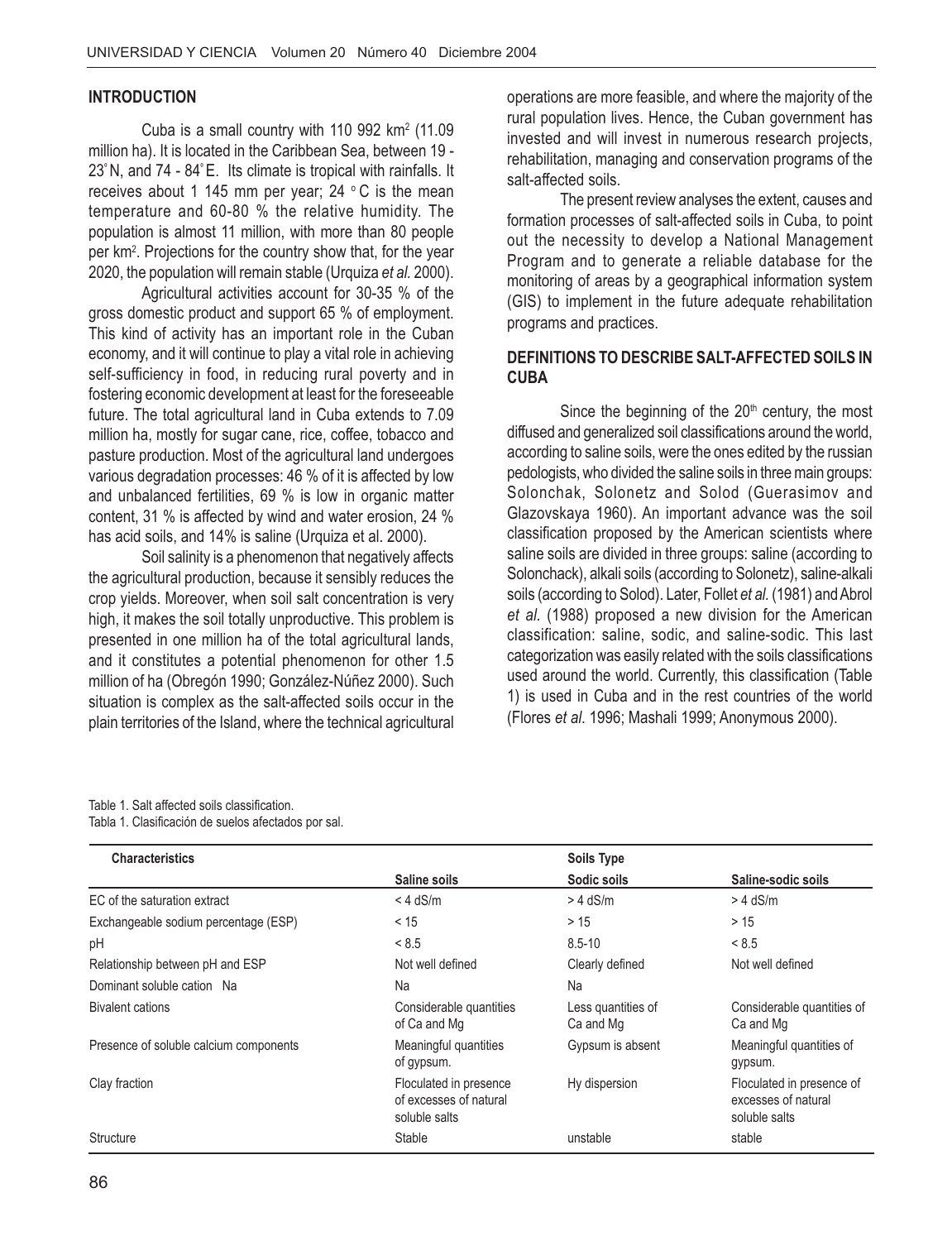#### **EXTENSION AND DISTRIBUTION OF SALT-AFFECTED SOILS IN CUBA**

The areas affected by salinity are shown in the New National Atlas of Cuba (Obregón 1989) in a scale of 1:25000, using a legend from 1 800 ppm total soluble salts to 7 200 ppm and more. They also distinguish salt accumulation at the surface and at depth. The techniques for mapping saltaffected soils and the permissible soil salinity limits of specific crops were described by Obregón (1990).

The salinity maps are mostly isoline maps, which employ the newest techniques, such as contemporary salinity sensors and geostatistics (Tóth *et al*. 1997). González-Posada *et al.* (1999) used 250 x 250 regular grid sampling in the Cauto Valley. They observed the ranges of spherical semivariograms between 650 and 1100 m. At smaller distances, other ranges were found, which showed the composite effects acting upon salinization (López *et al*. 1999). The natural vegetation as saline pasture is an indicator for predicting soil salinity (Tóth *et al*. 1997).

The Cuban climate is considered humid, with very humid zones in some mountain areas, and semi-humid in the valleys of the east of the country and some coastal zones (Ortega 1986a). The semi-arid climate, in which solonchak soils are found in their total developed stage, can be found only in a narrow band of the southern coast of the Guantanamo Province. This situation indicates that nearly in all territory, the climate must favor the natural salt leaching and not their accumulation. The observations carried out on the Guantanamo Valley during several years demonstrated this hypothesis: since annual rains reaching nearly 700 mm, the trend was toward the natural leaching of salts in 1 m depth from the soil layer surface (Klimes-Szmik & Nagy 1975). In spite of the above-mentioned observations, at present is common to find saline soils in Cuba.

In Cuba, salinity affects negatively the agricultural production as it causes a decrease in crop yields, and the greater salt accumulation makes the soils unproductive (Obregón 1990; González-Núñez 2000; Valdés 1996). Therefore, more than 20 % of the agricultural areas are in danger of salt affectation (this calculus must be carried out from 6 097 838 ha that are not yet saline). Although 35 000 ha are not saline yet, but they can be affected by the rise of saline water table; 650 000 ha could be affected by the



Figure 1. Map of Salt-affected areas in Cuba. Figura 1. Mapa de areas afectados por sal en Cuba.

Table 2. Salt affected agricultural areas (in thousands of hectares) in Cuba.  $\mathsf{S}_2$ , weekly saline (0.09-0.19% of SST);  $\mathsf{S}_3$ - moderately saline (0.2-0.39% of SST),  $\mathsf{S}_{\scriptscriptstyle{4}}$ - strongly saline (0.6-1.0% of SST) and  $\mathsf{S}_{\scriptscriptstyle{5}}$ - very strongly saline (>1.0 % of SST).

Tabla 2. Áreas de agricultura afectadas por sal (en miles de hectáreas) en Cuba. S<sub>2</sub>, débilmente salina (0.09-0.19% of SST); S<sub>3</sub>- moderadamente salina (0.2-0.39% of SST),  $\rm S_{4}$ - fuertemente salina (0.6-1.0% of SST) and  $\rm S_{5}$ - muy fuertemente salina (>1.0 % of SST).

| <b>Province</b>     | $\mathbb{S}_{_{2}}$ | $\mathbb{S}^{}_{_{3}}$ | S <sub>4</sub> | $\mathbf{S}_{\mathbf{s}}$ | Total  |
|---------------------|---------------------|------------------------|----------------|---------------------------|--------|
| Isla de la Juventud | 5.9                 | 1.6                    | 2.1            | 0.7                       | 10.3   |
| Pinar del Río       | 34.4                | 6.2                    | 2.9            | 10.5                      | 54.0   |
| La Habana           | 9.8                 | 3.0                    | 2.6            | 0.6                       | 16.0   |
| Matanzas            | 4.2                 | 12.0                   | 1.2            | 0.0                       | 17.4   |
| Cienfuegos          | 1.5                 | 0.2                    | 0.4            | 0.0                       | 2.1    |
| Villa Clara         | 51.0                | 7.9                    | 5.4            | 16.9                      | 81.2   |
| Sancti Spiritus     | 53.5                | 26.0                   | 17.8           | 2.7                       | 100.0  |
| Ciego de Avila      | 31.2                | 14.1                   | 19.8           | 12.0                      | 77.1   |
| Camagüey            | 61.9                | 32.5                   | 41.0           | 10.7                      | 146.1  |
| Las Tunas           | 28.4                | 5.9                    | 4.5            | 2.3                       | 41.1   |
| Granma              | 79.0                | 59.4                   | 64.1           | 24.8                      | 277.3  |
| Holguín             | 87.6                | 36.7                   | 35.7           | 20.5                      | 180.5  |
| Santiago de Cuba    | 16.3                | 3.6                    | 1.3            | 0.2                       | 21.4   |
| Guantánamo          | 10.9                | 4.8                    | 10.5           | 1.4                       | 27.6   |
| Total               | 475.3               | 213.9                  | 209.3          | 103.3                     | 1002.1 |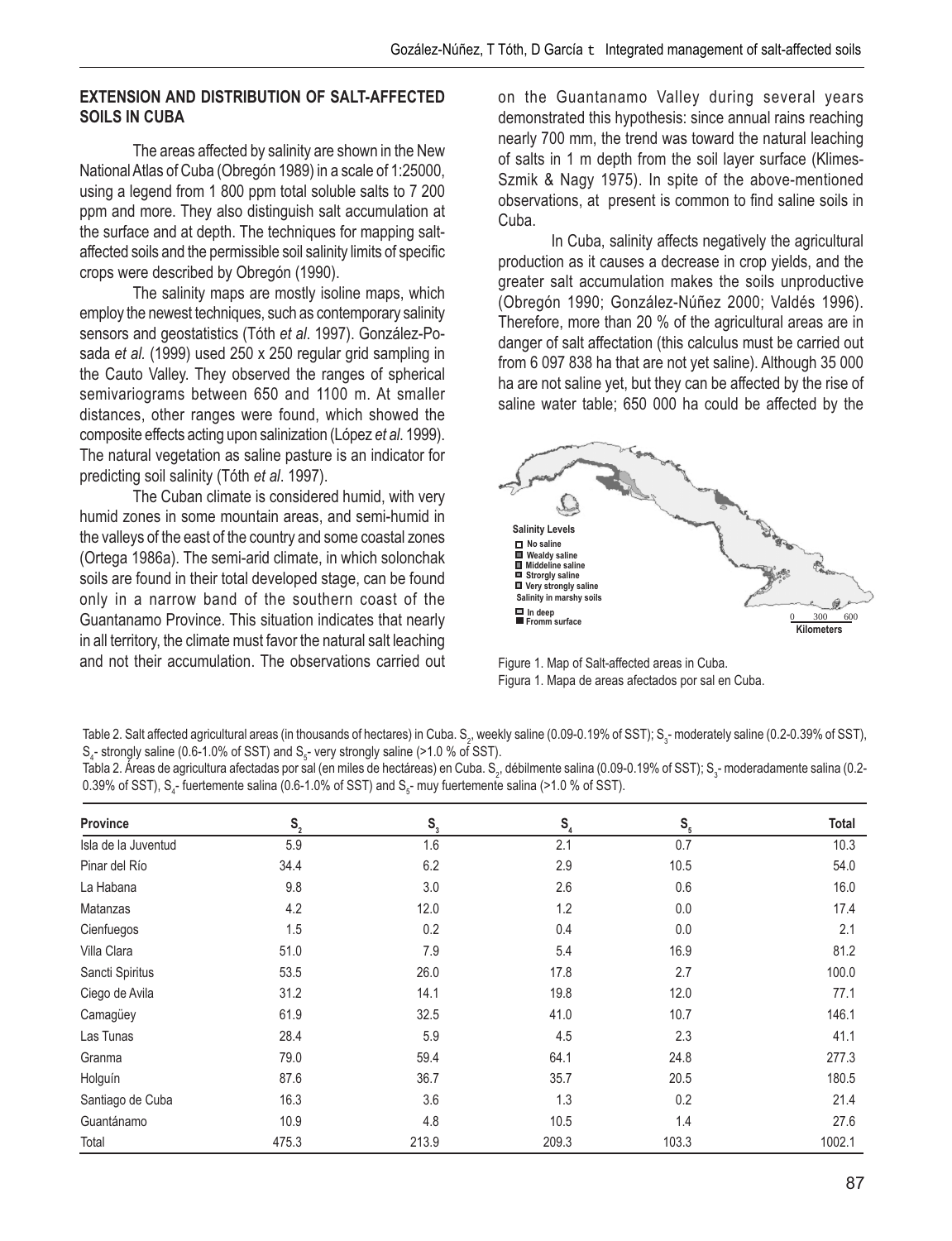marine intrusion; and 550 000 ha are in danger, due to the use of irrigation water with high sodium content (high SAR) or with high mineralized water. In total, it is estimated that 1 235 000 ha are in danger of being damaged; that will cause the appearance of salinity or alkalinity in places, where today it is not yet appreciated. This problem can be observed at Ciego de Avila red soil plain, the northern part of Matanzas, Manacas, The Cienagas de Zapata contiguous areas, and Maisi. The distribution of salt-affected areas in Cuba is shown in Figure 1, and the classification by Provinces is presented in Table 2**.**

Within the potentially saline areas, it is recommended to correlate the percentage of the total cultivated country territory against the percentage of swamps and marshes. Among these, occupy 650 000 ha and are not included, 60 or 100 thousand are already saline. Moreover, the peat exploitation can cause sea intrusion, which has an effect on some wetlands and contiguous lands. However, these would not be in real danger if some protection measures against the sea entry would be followed by adequate conservation practices. As a consequence, the agricultural use of the desiccated peat-bogs must be made with great technical rigor to avoid their salinization.

## **CAUSES AND FORMATION PROCESSES OF SALT-AFFECTED SOILS IN CUBA: SALT SOURCES**

#### **Marine pulverization**

The marine aerosol has influenced hundreds of kilometers off the coast (Sharma 1998). This fact, as well as the extensive coastal areas located in Cuba, has produced serious salinity problems. The idea that marine pulverization has great importance in Cuban soil salinization (Ortega 1986a). It has been supported by the high sodium levels detected on the analysis of the exchange complexes of some of the soils (Klimes-Szmik & Nagy 1975).

#### **Ancient marine sediments**

From the superior Jurassic to the beginning of the Cretaceous, there was a shallow sea in the northern part of central Cuba where the conditions for evaporating sediment formation were favorable (Ortega 1986a). The great amount of the gypsum and common salt manifestation in Cuba soils is associated to those sediments. Through the transition, between the Oligocene and Miocene, similar conditions existed in southeastern Cuba, where saline sand stones and gypsum became sediment. These saline sediments were considered the principal cause of soil salinization in the eastern extreme of the country (Hernández 1982). In spite of their extension, these saline soils cover was not large, since the saline sediments were covered by younger sequences.

In wet or semi-humid tropical climatic conditions, during weathering and soil genesis, the salts released from these sediments were leached and drained into the sea, diminishing the possibilities of saline soils formation from alluvium of these materials.

The groundwater circulating in those sediments was enriched with salts. If groundwater reached rivers, the mineralization increased, and if that water infiltrated deeper zones, the water table and soil would be affected by salinity. For example, in the semi-humid region of the Guantanamo Valley, saline areas ocurred from the existent geology as the emerged water gets through the saline sediments.

#### **Continental sediments of the Quaternary**

During the Pleistocene glacier (Ortega 1986a), Cuban climate was substantially dryer than the current one. In depressional zones with arid climate part of its load was lost. This favored the continental accumulation of Pleistocene saline sediments in the Cauto-Guacanayabo depression, Guantanamo Valley and the northern part of the Central **Provinces** 

The Holocene rains caused the salt leaching of the surface soil covers, also causing extremely low permeability of these soils and sediments, and the saline layers were maintained in depth. The depth of saline water table was from 10 to15 m in remote zones from the coast, but near it , the depth of saline water was less than 2 m. The thickness of saline sediments could surpass 50 m in the west zone of the Cauto Valley, where sedimentation was in synchrony with the moistening along the Pleistocene period (Ortega 1983).

#### **The seawater intrusion of the karstic aquifers opened to the sea**

Calcareous rocks constituted the 75 % of the Cuban territory and the most of these became sediments in the Miocene. Those calcareous rocks have been strongly karstified through 10 million years that have passed since they emerged. The karstification occurred also in later glacial periods, when the sea had not reached the current level. Thus, under the sea, a cavernary system was found (Ortega 1986a). Near the coast, the underground water is always a little bit saline, as a consecuense of the direct communication of the sea with the cavernary system that is found under the sea level.

## **NATURAL SALINE SOILS**

In Cuba, natural saline soils occupy narrow areas, associated with the muddy zones nearby the sea. Salinization is typically caused by hurricanes, due to the influence of the sea during unusual tides. The peat and calcareous sediments, which constitute most of the Cuban seaside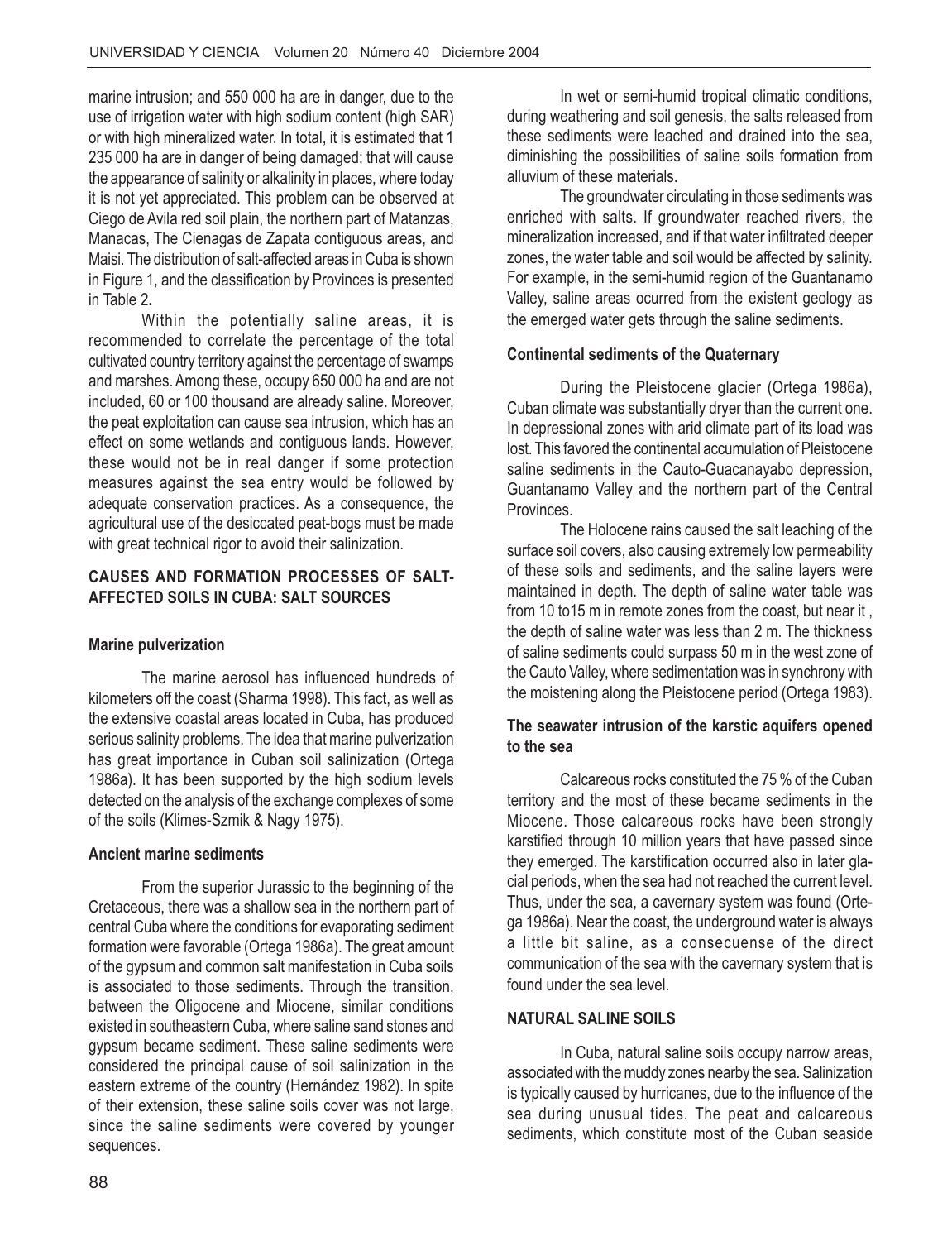wetlands, have intermediate salt concentrations. The saline peat is fibric type and mostly originated from the *Cladium jamaicense* peat formation; usually the sapric peat has a low salt content and is found in places farther from the sea (Núñez 1968; Obregón 1985; Obregón 1990). The next prevailing soil in the wetlands is the marls, formed by quite pure carbonate. The salinity degree varies in wide ranges, depending on the sedimentation conditions of marls.

In the southeastern part of the Guantanamo Valley, as well as in small coastal valleys of that province, the average yearly precipitation is less than 700 mm; therefore, it is possible to find fully developed solonchak soil of primary origin. These can be found in small areas where brackish water emerges or saline sediments are present. Such cases are found in the Guantanamo Valley and Yateras Valley (Klimes-Szmik & Nagy 1975).

In the southeastern part of the Guantanamo Valley, saline-sodic soils can be found, without structural B -horizon. These soils are considered to be formed from natural leaching of ancient solonchak soils, which have been produced by the intensive rains at the beginning of the Holocene period. In this same zone, as well as in regions located towards the northwest, grayish brown soils can be found with secondary carbonates (Obregón 1985) and brown soils with secondary carbonates, those which possess a dense B horizon and this horizon could be a fingerprint of an ancient solonetz horizon.

## **OTHER CAUSES OF SALT-AFFECTED SOILS IN CUBA**

Natural saline soils occupy restricted areas, mainly in the coastal zone. In most of salt-affected soils in Cuba, salinity is secondary. Other causes are:

## **The highland deforestation**

The forest ecosystems of the country occupied 80 % of the territory at the Spanish arrival (Borhidi & Herrera 1977; Ortega 1986a). The intensive exploitation of the forests began very early, as Cuba, during the XVI century, was an important shipbuilding industry; and afterwards the cutting of forests was even intensified in order to provide fuel for the sugar mills. From the beginning of the XIX century, coffee growing in the mountain zones was stimulated, therefore many forests were destroyed.

As a consequence of the intensive deforestation, the soil water regime was altered, soil erosion was intensified, and the rivers began to settle large quantities of clays and sand in the outlets and margins. This situation caused the floods to be more frequent, and on the other hand, the water table of the low zone was increased; therefore, the territory of the wetland zones increased, and the water table became saline and shallow, and the soils became salt-affected.

#### **Coastal vegetation deforestation**

There was a valuable tree growing, fundamentally *Hibiscus elatus*, which was forming keys in the high zones. For facilitating the exploitation of mangrove forests, channels were built from the XIX century to the end of the XX century to transport cut trunks to the sea. In dry seasons, these channels changed radically the water regime of the wetlands, as the soils were artificially drained and it began to desiccate, causing the capillary rise of salts into the soils. At the same time, the sea began to penetrate easier into the depresional zone that is found behind the coastal bar; and there, secondary coastal solonchak soils began to be formed. In the closed channels, where there is stagnant water good quality, the sea does not invade the land, but in the channels where the water flows, the sea penetrates very profoundly into the wetlands so the environment is affected by salinity.

Mangroves protect the outer edge of coasts and wetlands. The red mangrove (*Rhizophora mangle*) grows in the most external zone. This species was vastly exploited in the past, it was used it in the skin tanning industry. At the present time, the cutting of this tree is frequent in the coastal towns, since it is thought to be responsible for the mosquito proliferation. The next important plant species in importance is *Conocarpus erectus*, which almost disappeared from the coasts as its wood was used to bum charcoal. As a consequence, the coastal bar remained unprotected and in many zones the sea has destroyed it. The disappearing of the bar caused more frequent sea penetration and the salt wetlands increased (Labrada *et al*. 1995).

#### **Use of saline water when seawater intrusion**

The intensive exploitation of groundwater in karstic zone has permitted salinization. This problem began in 1950 in the Pinar del Rio Southern Plain, related with the rice production in the lands of agricultural companies. After the groundwater salinization, the company managers kept on watering the rice fields up to salinization made the crop unstable. With such practices, many lands of the south of Pinar del Rio were damaged.

The same problem began at that time and degree intensively in the south of Havana Province, because of the intensive use of irrigation in some crops of great water demand, and as a consequence of the new pumps implemented for the water supply of the city of Havana. The use of that water in the irrigation affected the soils, but in a smaller degree than in Pinar del Rio, since there the prevailing soils had better drainage.

This phenomenon was also manifested in the Ciego de Avila province, and it can occur in all the areas sustained on calcareous cavernous rocks, unless the use of the water designated for irrigation and the population supply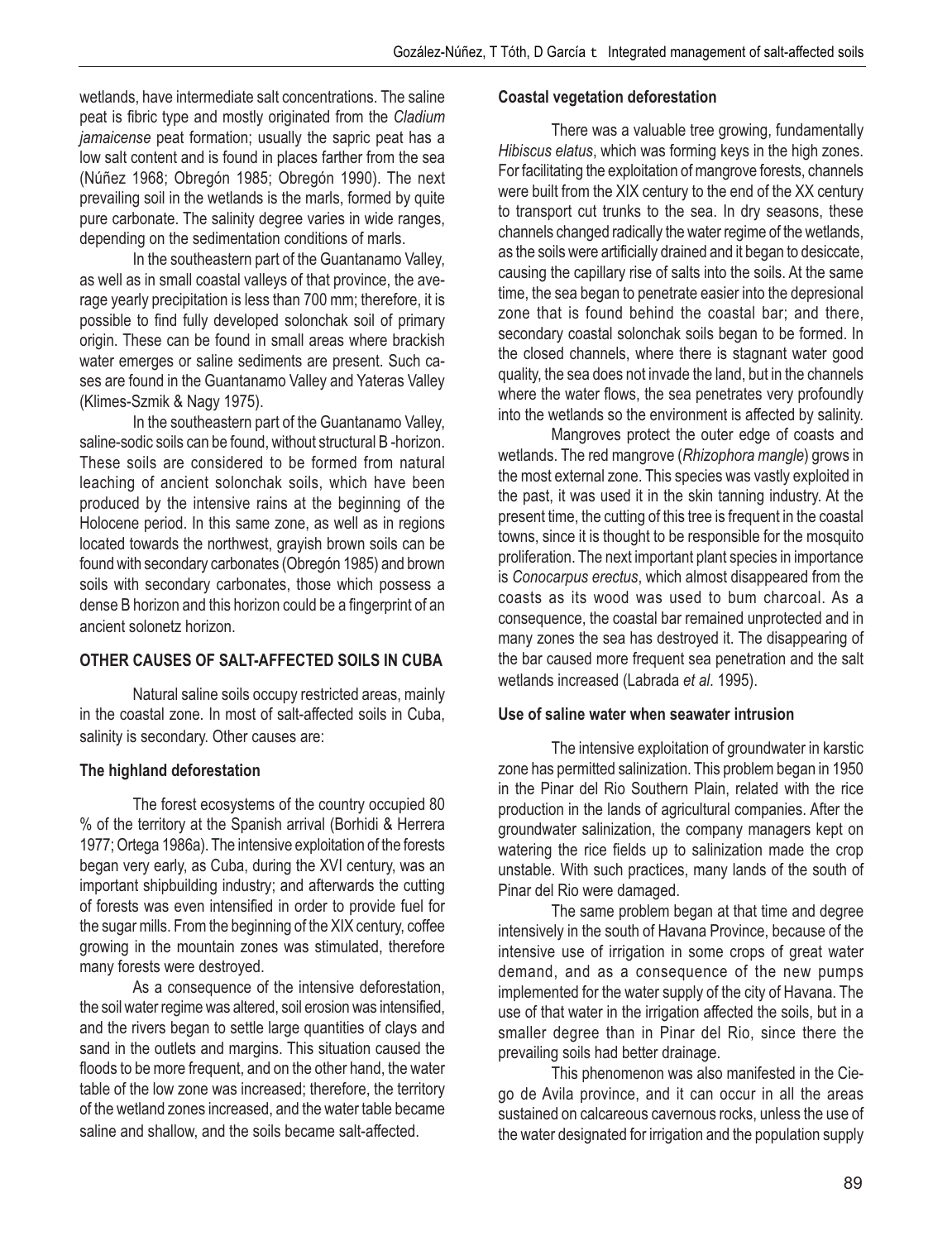was restricted. It is necessary to avoid the seawater intrusion, with the parental material as calcareous rocks and the origin of saline groundwater.

#### **Water table rise**

After the Cuban revolution victory the irrigation and construction of water reserves began; which has generated an increase in the salinized areas due to the salts raised from the groundwater table. The regions where this phenomenon is manifested coincide with the arid zone during Pleistocene, that keep large reserves of salt in the subsoil. This salts are fundamentally sulfate - hydrochloric, neutral or weakly alkaline. The groundwater table mineralization degree can reach 20-45 g/L (Ortega 1980). In this process Vertisols and hydromorphic heavy clay soils are mostly affected. In these soils, the water conductivity is very low and the capillary water ascends with great difficulty. In the dry season, the desiccation rate is faster than the capillarity processes preventing salts to reach the surface. The use of irrigation without drainage turns up the balance and allows the water from the water table to reach the soil surface and cause its salinization.

#### **Use of poor quality irrigation water**

The water of the river formed in saline sedimentary rocks or that receives water from these areas is frequently used for irrigation. In the eastern provinces, there are names as «Salty River», «Bitter Stream», and others indicating poor quality water (EC > 2mS/cm). In some cases, the good quality water is carried into the fields through channels, running along saline soil zones and therefore salinized. The increase of the use of industrial water for irrigation magnifies this problem, making necessary further control measures. In general, the use of poor quality water constitutes a potential danger, due to insufficient drainage of most of salt-affected soils in Cuba.

When soil desalinization projects are set up, it is necessary to carry great volumes of brackish water into the sea and there is a new problem emerging, related to the drainage outlet's course where the water is poured. In the provinces with remote saline areas from the coast, as Granma and Holguin, this will become a great problem. The Cauto River would be converted into a collector of drainage water. The use of the river water should be strictly regulated and checked in order to protect its quality. In Cuba, salinization has had an impact since salt-affected soils occupy fundamentally the plain areas, where the mechanization of the intensive agriculture was developed; and because in these areas greater rural populations are concentrated. Salinization induced by irrational irrigation with poor drainage in the Cauto and Guantanamo Valleys in the eastern part of Cuba, are examples of reduction of the acreage of agricultural land due to salinization.

#### **ENVIRONMENTAL AND SOCIOECONOMIC IMPACT OF SALT-AFFECTED SOILS IN CUBA REDUCTION OF ACREAGE OF AGRICULTURAL LAND BY SECONDARY SALINIZATION**

In Cuba, the use of inadequate agricultural practices has caused soil secondary salinization. 90 % of the saltaffected soil in Cuba is due to human-induced salinization.

#### Table 3. Recovery cost of salt affected soils in million of dollars

Tabla 3. Costos de recuperación de suelos afectados por sal en millones de dólares

| <b>Province</b>     |               | Recovery cost     |                      |                |  |
|---------------------|---------------|-------------------|----------------------|----------------|--|
|                     | Soils $S_{s}$ | Soils $S_3 + S_4$ | Soils S <sub>2</sub> | <b>Total</b>   |  |
| Isla de la Juventud | 4             | 6                 | 3                    | 13             |  |
| Pinar del Río       | 3             | 12                | 17                   | 32             |  |
| La Habana           | 4             | 8                 | 5                    | 17             |  |
| Matanzas            | 0             | 14                | 3                    | 17             |  |
| Cienfuegos          | 0             | 1                 |                      | $\overline{2}$ |  |
| Villa Clara         | 102           | 19                | 25                   | 146            |  |
| Sancti Spiritus     | 17            | 62                | 26                   | 105            |  |
| Ciego de Avila      | 72            | 54                | 15                   | 141            |  |
| Camagüey            | 65            | 115               | 30                   | 210            |  |
| Las Tunas           | 14            | 15                | 14                   | 43             |  |
| Granma              | 148           | 188               | 40                   | 376            |  |
| Holguín             | 123           | 137               | 15                   | 275            |  |
| Santiago de Cuba    | 2             | 6                 | 8                    | 16             |  |
| Guantánamo          | 9             | 26                | 5                    | 40             |  |
| Total               | 563 (39%)     | 663 (46%)         | 207 (15%)            | 1433           |  |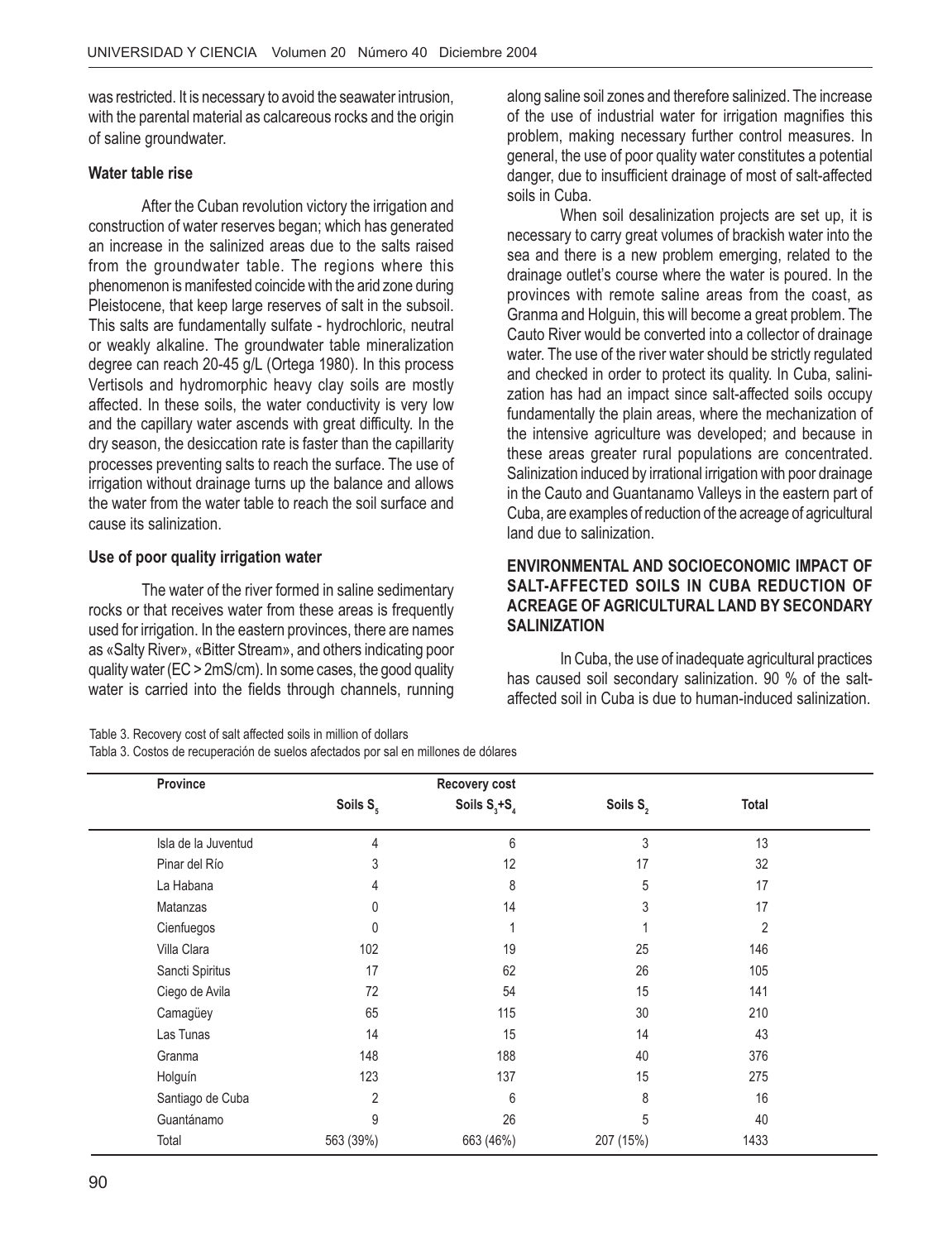The continuous exploitation of soils with drainage problems and the use of saline water to irrigate rice areas in Granma have increased the salt soil levels causing the diminishing of areas or the low rice yields in others. The excessive water extraction at the wells of the Rice Enterprise "Sur del Jibaro" has motivated a water salt enrichment and therefore the well disabling. In addition, in soils with drainage problems and high water table, the addition of chloride and sulfate fertilizers have caused secondary soil salinization and affected the crops.

## **AGRICULTURAL PRODUCTION INFLUENCED BY SALINIZATION**

In strongly salt-affected soils, the crop growth reduction, low yield and poor quality of agricultural production are common. Salinity restricts uptake of water and nutrients by crops (González-Núñez 1996). Moreover, high concentration of sodium and chloride ions has particular toxicity to crops emergence and growth. High or low pH of the soil

caused by salinity also leads to the inhibition of crop growth and yield. In the Granma Province, crop yield reduction by salinization and sodicity Province is between 20-40 %, and in the Guantanamo Province yield reduction is more serious, ranging from 30 to 70%. Hence, high input asso-ciated to low output caused by salinization effects agriculture and the economy. The direct losses in the Guantanamo Province are annually estimated in four million of dollars (Klimes-Szmik & Nagy 1975; Ortega 1986b). This loss includes only damages in productive salt-affected areas, but excludes the loss originating on abandoned saline areas.

The crop adaptability to soils is influenced by salinity. Saline lands are not suitable for many salt-sensitive or moderately sensitive crops such as beans, corn and sunflower. Under high salinity, crops could die completely, or give a very low yield. Through breeding of salt tolerant species, planting of crops is possible in salt-affected land. However, there can be losses in quality and yield of crops. Salinization is often associated to poor fertility level of land. Photosynthesis of plant, its efficiency, and rate of protein

Table 4. Individual parameter variations after leaching, surface drainage, deep subsoiling and sloth application in the Guantánamo Valley (Valdéz 1996) (IC: Interchangeable capacity; I Ca P: Interchangeable calcium percentage; I Mg P: Interchangeable magnesium percentage; I S P: Interchangeable sodium percentage; I K P: Interchangeable potassium percentage).

Tabla 4. Variaciones de parámetros individuales después de lixiviación, drenaje superficial, aplicación lenta en subsuelo profundo en el Valle de Guantánamo (Valdéz, 1996) (IC: Capacidad de intercambio; I Ca P: Porcentaje de calcio intercambiable; I Mg P: Porcentaje de magnesio intercambiable; I S P: Porcentaje de sodio intercambiable; I K P: Porcentaje de potasio intercambiable).

| Parameter                                  |        | In the soil solution | The exchange complex |       |  |
|--------------------------------------------|--------|----------------------|----------------------|-------|--|
|                                            | before | after                | before               | after |  |
| PH                                         | 6.90   | 5.30                 |                      |       |  |
| EC dS/m                                    | 3.01   | 1.60                 |                      |       |  |
| Ca mmol <sup>(-)</sup> /100g               | 1.13   | 0.48                 | 15.74                | 24.93 |  |
| Mg mmol <sup>(-)</sup> /100g               | 1.31   | 0.23                 | 11.65                | 12.23 |  |
| Na mmol <sup>(-)</sup> /100g               | 3.68   | 2.04                 | 4.72                 | 3.20  |  |
| K mmol <sup>(-)</sup> /100g                | 0.02   | 0.03                 | 0.35                 | 0.26  |  |
| Ca:Mg                                      | 0.86   | 2.09                 | 1.35                 | 3.04  |  |
| Ca:Na                                      | 0.31   | 0.24                 | 3.33                 | 7.69  |  |
| Mg:Na                                      | 0.36   | 0.11                 | 2.44                 | 3.85  |  |
| Ca + Mg:Na                                 | 0.66   | 0.35                 | 5.88                 | 11.11 |  |
| HCO <sub>3</sub> mmol <sup>(-)</sup> /100g | 0.76   | 0.96                 |                      |       |  |
| CI mmol <sup>(-)</sup> /100g               | 2.00   | 0.68                 |                      |       |  |
| $SO_a$ mmol <sup>(-)</sup> /100g           | 3.39   | 1.49                 |                      |       |  |
| HCO <sub>3</sub> :Cl                       | 0.38   | 1.41                 |                      |       |  |
| HCO <sub>3</sub> :SO <sub>4</sub>          | 0.22   | 0.64                 |                      |       |  |
| $HCO3:Ca + Mg$                             | 0.31   | 1.35                 |                      |       |  |
| IC mmol <sup>(+)</sup> /100g               | ÷      |                      | 32.05                | 40.89 |  |
| I Ca P                                     |        |                      | 49.11                | 60.97 |  |
| I Mg P                                     |        |                      | 36.35                | 29.91 |  |
| <b>ISP</b>                                 |        |                      | 14.73                | 7.83  |  |
| <b>IKP</b>                                 |        |                      | 1.09                 | 0.64  |  |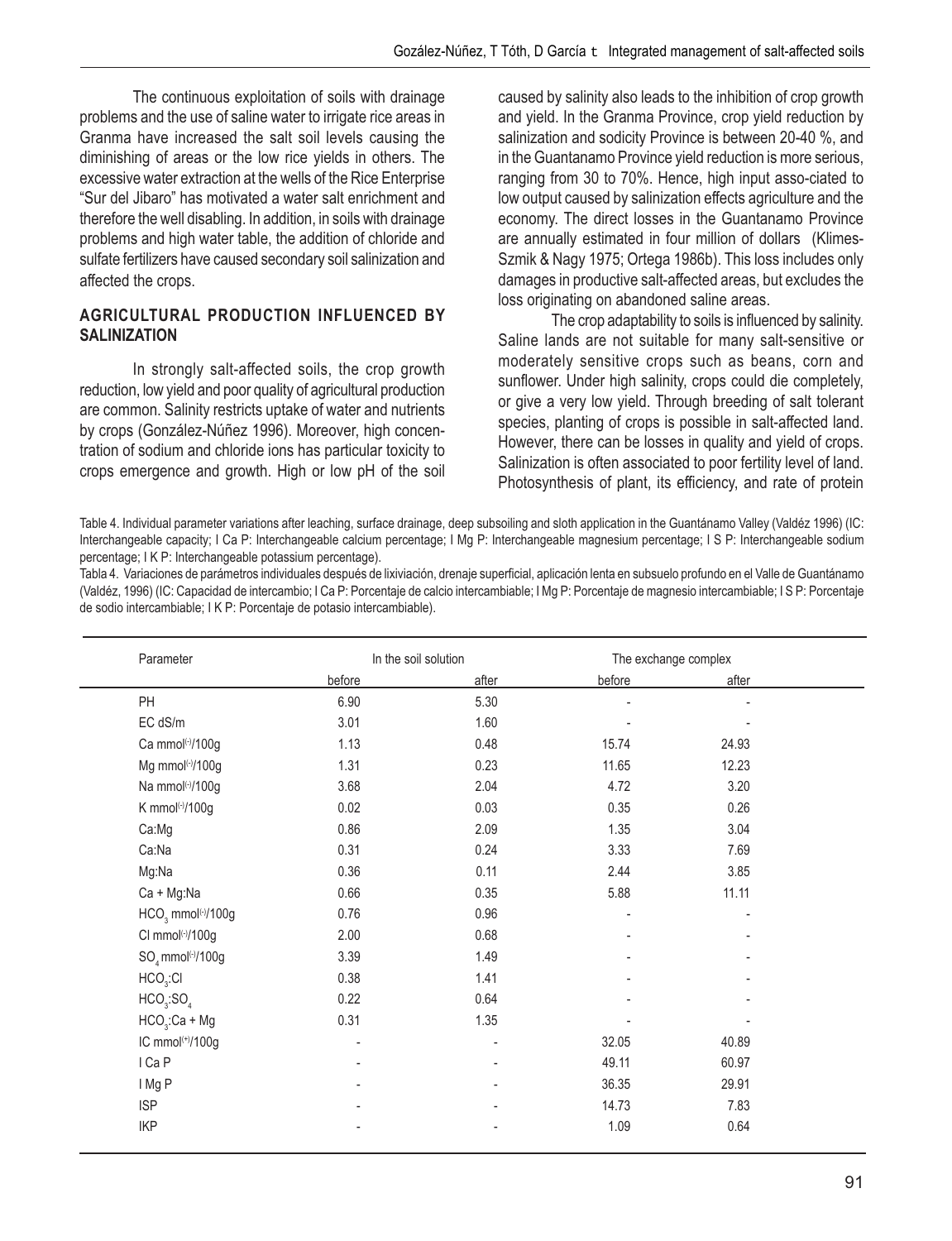accumulation of crops could be inhibited by low water and low fertilizer availability and specific ion toxicity associated with salinization, which makes poor quality of crops in varying degrees.

## **INFLUENCES OF SALINIZATION ON FORESTRY AND ANIMAL HUSBANDRY**

Salinization has caused forestry and pasture degradation. The acreage of the Granma province is 277 181 ha. The largest area of salt-affected agricultural land in this province is located in the Cauto Valley, which at the same time represents an important agricultural zone in the eastern part of the country. Approximately 45 % of this Valley is dedicated to pasture legumes and forage for animal production. The Cauto Valley has registered considerable loss in total agricultural production, particularly in forage value, as large areas are severely affected by salinity. The degraded grasslands are characterized by less grass species (López *et al*. 1997) poor grass quality and quantity, low grass production, as well as thinner vegetation, influencing animal husbandry.

## **SOCIO- ECONOMICAL IMPACT**

The consequences of soil salinity are manifested in terms of decline in agricultural production at national level, which affect gross domestic product. The rehabilitation cost of salt-affected soils is not easy to calculate, since it depends on the salt concentration and ion types, the level of the water table, hydrophysical soil properties, available technology, and reclamation materials among other factors. The rehabilitation cost of severely affected land in Cuba has been estimated in 6 000 dollars/ha, 2 000 for the strongly saline, 1000 for the moderately and 500 for the weakly ones. Hence, it is necessary to invest \$1 500 million dollars (Ortega 1986b**;** García 1997) to recover the total salt-affected soils in the country (Table 4).

The rehabilitation of affected soils must be approached according to a strategic plan at national scale, taking into account the available resources and an investment recovery plan of reasonable periods. First the rehabilitation of moderately salt-affected lands must be carried out. The strongly salt-affected areas do not occupy more than 10 % of the total affected areas (1 % of the country agricultural areas), but their recovery would take 40 % of the financial resources and 60 % of the additional water for the leaching. Although the necessary expenses to eliminate salts of the weakly salt-affected soils do not surpass 15 % of the broader expenses, the increase in production will remain masked by the effect of additional complementary factors (leveling, parceling drainage, etc) that the agricultural company should compulsory carry out to improve production.

Those areas should be improved gradually by the producers, employing the adequate cultural methods.

The principal prevention measures are the construction and rehabilitation of the drainage systems, parceling drainage, reconstruction of the irrigation systems that present problems, quality control of the irrigation water, sewage disposal control, and salinity monitoring. The conditions to make the evaluation do not exist yet, even there is a lack of studies on the possible costs. At the present, the investment of 4 million dollars annually would be totally justified, before the treat of investing at least 500 additional million in recovering lands that could be affected, and before additional annual losses of other millions dollars.

Besides the very significant impact on agricultural production, salinization also causes environmental and ecological problems. Although impact of salinization on environment shows differences in pattern and extent, the common character is that it leads to lower environmental quality and damage of natural resources directly or indirectly. Some impacts already exist and others show long term hazard and will appear in the future, including impact of salinization on soil properties and local resources, as well as on vegetation and climate, on environment of water resources, on touristic resources and on living natures.

## **TECHNOLOGIES APPLIED IN THE COUNTRY TO COMBAT SALINIZATION**

It is imperative to adopt different amelioration measure and method to reduce the adverse effect of salinity on physical, chemical and biological properties of the soils, and to control soil fertility degradation, creating a sound ecological environment for a normal crop growth guaranteeing a rational exploitation of salt-affected soils and hence sustainable development of the agriculture. Therefore, selection of methods for reclamation and management of salt-affected soils should not only depend on the soils properties, but also take into consideration the natural conditions and social economy of the area which might affect the possibility and success or failure of the salt-affected soils reclamation and agricultural utilization.

In Cuba, the improvement policy for salt- affected soil has been fundamentally driven toward those soils with middle salt content. This policy include agricultural practices as soil leaching, the drainage system establishment, cultural methods to benefit these soils, and the introduction of intensive production systems in the case of soils devoted to the rice production. At the present time, Cuba has obtained experience and reasonable achievements in controlling soil salinization, thus laying down scientific basis for rational exploitation of the saline soil resources and agricultural development. The main solutions and technologies applied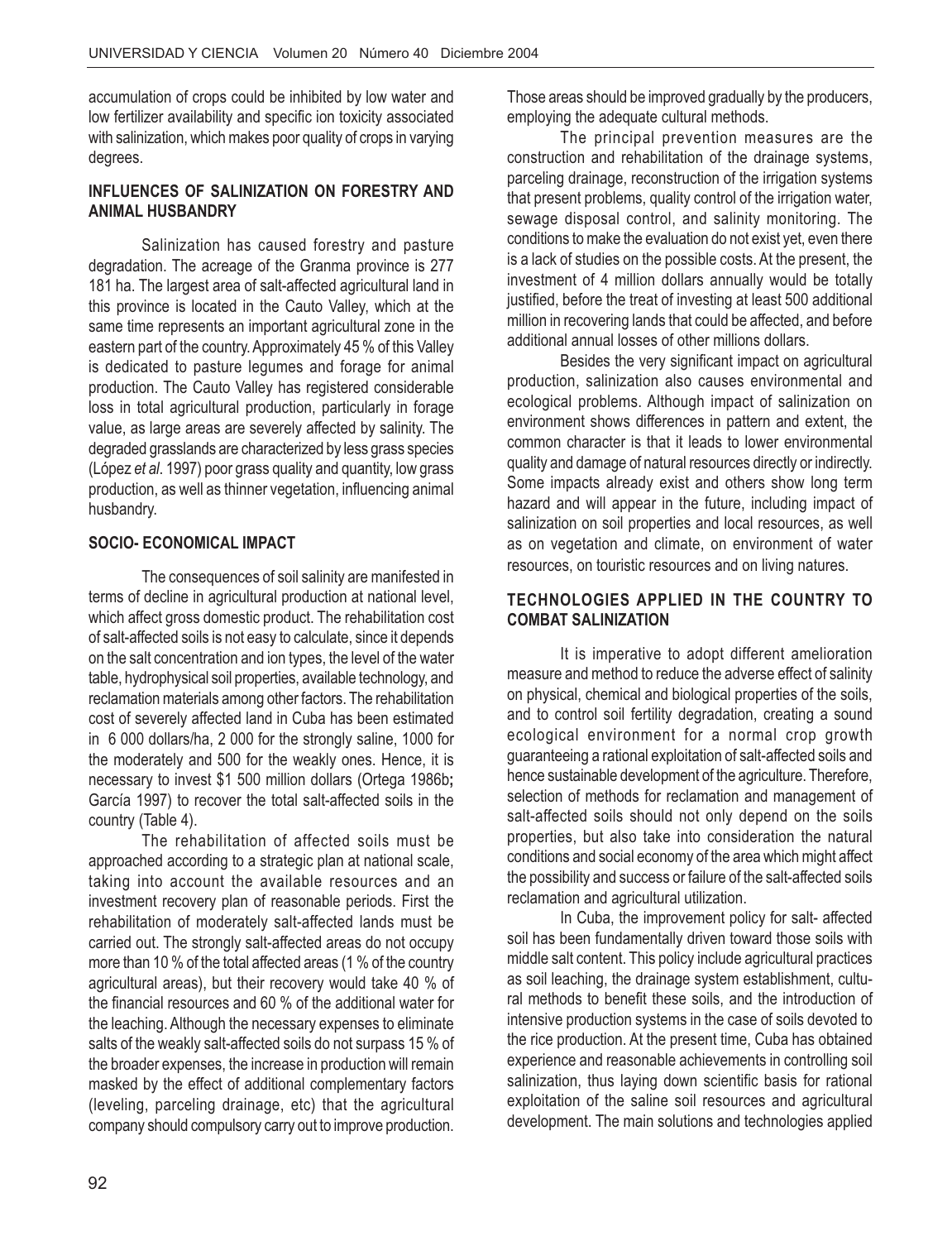in Cuba for combating salinization and for using salt-affected soils include:

Establishment of drainage-irrigation systems: Soil salinization often occurs in areas with inadequate river hydrological and hydrogeological conditions for natural drainage. The drainage canals and field drainage engineering systems are applied for ameliorating and utilizing saltaffected soils. Soil salinization is quite common and serious in arid and semi-arid areas where irrigation is essential to combat drought. Likewise, the irrigation has two functions, one is to meet the water demand of crops, and the other is to leach salts out of the soil. The increase of the water volume diverted through the irrigation ditch system, and irrigation quota or to flood the soils intentionally to leach salts out requests a drainage system with suitable capacity to control groundwater table, hence to maintain water balance in the irrigation area.

Complete and rational drainage-irrigation systems are essential for salt-affected areas rehabilitation or to improve water-salt regime, to control the salt movement in the soil, preventing accumulation of salts in the soil surface, and accelerating steady desalinization, which in turn facilitate overall. In some areas of the country with inadequate hydrology for irrigation, and highly mineralized ground water, most saline areas have fairly rich fresh ground water resources, shallow or deep. In Cuba, in the last ten years, pump wells have been developed (30-70 m deep) in saline areas to use ground water resources for irrigation and setting up irrigation-drainage engineering systems with several combination forms of wells-ditches and canals that have contributed greatly to the management of salt- affected lands. The use of saline land and agricultural development is common in Cauto and Guantanamo Valleys.

## **Organic matter application to improve soil fertility**

The increase of the input of organic matter represent one of the most important agrobiological measures to managing salt-affected lands, as it helps to improve soil physical properties, enhance salt leaching, reduce surface evaporation, and diminish salt accumulation in the soil surface. Organic matter available for use includes crop stems and straws, rice husk, green manure, barnyard manure, compost, and sloth. Long-term application of organic manure can ameliorate the saline land, and also increase the accumulation of organic matter in the soil and accelerate the surface soil layer maturation. The researches in saltaffected soils in the Cauto and Guantanamo Valleys showed that the mature surface soil layer has reached 15-20 cm in thickness. The soil organic matter content reached values over 1.6 %, which contributed significantly, to improving soil moisture, physical properties, reducing surface evaporation and diminishing salt accumulation in the soil surface (Valdés

1996; González-Núñez & Ramírez 2003). Besides growing green manure plants solely in the field, rotation, inter-planting and intercropping of pasture legumes can also be adopted to expand fertility, reduce salt accumulation, as well as to promote combination of agriculture with animal husbandry.

## **Draining and rice-planting**

This is one of the traditional practices of reclaiming and utilizing saline land in Cuba. This practice usually does not need special leaching. After flooding the field with diverted water, rice can be planted and yield 4-5 t/ha/year. During the rice growing period, the field is often flooded, thus accelerating soil desalinization and increasing the desalinization rate. With the continuing rice-planting year after year, the desalinized soil layer in depth and in areas with better drainage facilities ground water is gradually desalinized. Research results show that by this practice, the mineralization degree of the ground water lowered between 1-3 g/L, the thickness of the fresh water layer increased to 2 m and soil salt content was reduced. After rice cultivation the land can be cultivated again with rice, pasture, legume crops or other rotation system.

When this measure is adopted in sodic soils, application of organic manure and chemical amendments such as gypsum, sulfuric acid, etc. helped to achieve better results. Planting rice to ameliorate salt-affected soils must be carried out under an integrated planning, and rice and upland crops are appropriate to prevent the soils from secondary salinization. It could be necessary to contrast this information with those done before of salinization in a rice culture with already salinized water and soils with bad drainage.

## **Use of salt-tolerant crops**

Crops differ widely in their tolerance to salt stress conditions. A proper choice of crops is therefore very important, considering the soil conditions. To identify promising germplasm, the limits of stress tolerance in different crops have been studied in field and under controlled conditions in pots and microplots. Even planting or protecting natural halophyte vegetation also contributes for the further control of salinization of the soil; what is more, some of the salt-tolerant plants can be used as forage for animals and can be taken as the direct economic profit from saline lands. The claim effect of growing salt-tolerant rice varieties in saline and sodic soils is well known in Cuba (González-Núñez 1996; González-Núñez *et al*. 1997; González-Núñez *et al*. 2000).

## **Other management practices to reduce salinization**

In the pilot areas of the Guantánamo Valley, it was possible to obtain yields from 152 to 218 t of sugar cane per hectare and from 21.07 to 30.93 t/ha of sucrose content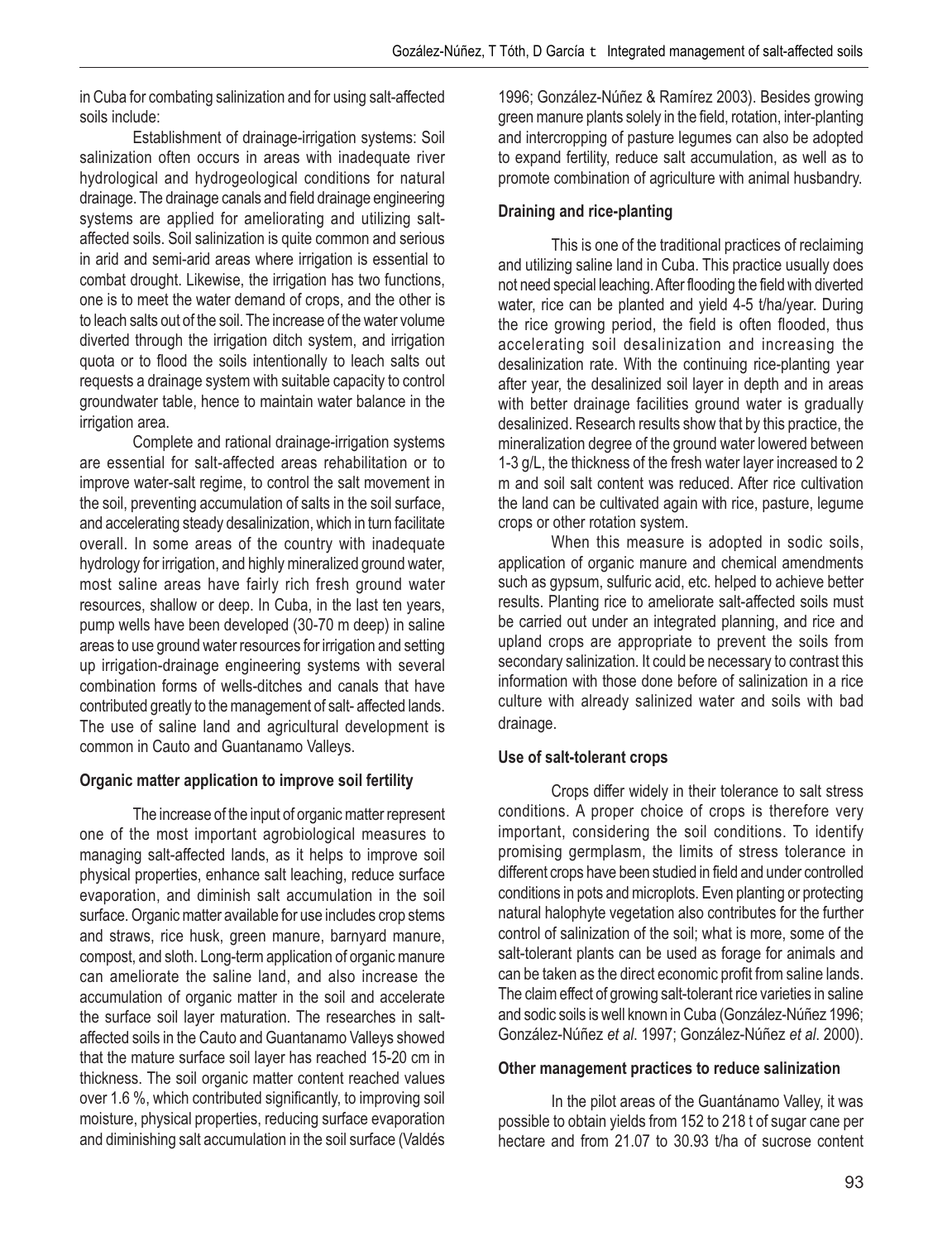Table 5. Variations after leaching, surface drainage and sloth application in the Cayama zone (Otero *et al*. 1994) (I Ca P: Interchangeable calcium percentage; I Mg P: Interchangeable magnesium percentage; I S P: Interchangeable sodium percentage; I K P: Interchangeable potassium percentage; IC: Interchangeable capacity).

Tabla 5. Variaciones después de lixiviación, aplicación lenta en drenaje superficial de la zona Cayama (Otero *et al.* 1994) (I Ca P: Porcentaje de calcio intercambiable; I Mg P: Porcentaje de magnesio intercambiable; I S P: Porcentaje de sodio intercambiable; I K P: Porcentaje de potasio intercambiable; IC: Capacidad de intercambio).

| Parameter                         |               | In the soil solution | In the exchange complex |                          |  |
|-----------------------------------|---------------|----------------------|-------------------------|--------------------------|--|
|                                   | <b>Before</b> | After                | <b>Before</b>           | After                    |  |
| PH                                | 8.05          | 7.79                 |                         | $\overline{\phantom{0}}$ |  |
| EC dS/m                           | 3.26          | 1.28                 |                         |                          |  |
| Ca mmol <sup>(-)</sup> /100g      | 0.42          | 0.58                 | 17.60                   | 21.24                    |  |
| Mg mmol <sup>(-)</sup> /100g      | 0.23          | 0.26                 | 5.80                    | 7.26                     |  |
| Na mmol <sup>(-)</sup> /100g      | 3.02          | 1.50                 | 6.40                    | 5.84                     |  |
| K mmol <sup>(-)</sup> /100g       | 0.03          | 0.03                 | 0.20                    | 0.42                     |  |
| Ca:Mg                             | 1.83          | 2.23                 | 3.03                    | 2.93                     |  |
| Ca:Na                             | 0.14          | 0.39                 | 2.75                    | 3.64                     |  |
| Mg:Na                             | 0.08          | 0.17                 | 0.91                    | 1.24                     |  |
| Ca + Mg:Na                        | 0.22          | 0.56                 | 3.66                    | 4.88                     |  |
| $HCO3$ mmol <sup>(-)</sup> /100g  | 0.98          | 1.26                 |                         | -                        |  |
| CI mmol <sup>(-)</sup> /100g      | 2.26          | 0.81                 |                         |                          |  |
| $SO4$ mmol <sup>(-)</sup> /100g   | 0.72          | 0.45                 |                         |                          |  |
| HCO <sub>3</sub> :Cl              | 0.43          | 1.68                 |                         |                          |  |
| HCO <sub>3</sub> :SO <sub>4</sub> | 1.36          | 3.02                 |                         |                          |  |
| $HCO3:Ca + Mg$                    | 1.51          | 1.62                 |                         |                          |  |
| IC mmol <sup>(+)</sup> /100g      |               | $\overline{a}$       | 30.00                   | 30.25                    |  |
| I Ca P                            |               |                      | 58.67                   | 70.21                    |  |
| I Mg P                            |               |                      | 19.33                   | 24.00                    |  |
| <b>ISP</b>                        |               |                      | 21.33                   | 19.31                    |  |
| <b>IKP</b>                        |               |                      | 0.67                    | 1.39                     |  |

through hidrotechnical improvement (leaching and buried drainage), combined with the sloth application (100 t/ha) and deep subsoiling. The recovery progress was monitored during 66 days (Table 5). From the physical point of view, the applied treatments produced an increase in the soil permeability from 2.5 mm/h to 40-50 mm/h raising the infiltrated water volume below the root zone. In treatments, in which sloth was not applied, the subsoiling effect was eliminated quickly after the first leaching. This result indicated that the rehabilitation of these soils must be directed to control the mineralized groundwater regime in order to avoid secondary salinization and to maintain the trend of natural leaching in near-surface horizons. The infiltration speed should increase with deep subsoiling, combined with the sloth application. Therefore, the construction of drainage networks is indicated, so that soil is rehabilitated for natural route and to avoid that new areas are turned salt-affected.

In the Cayama zone, upon recovering soils with granulometric light composition with the capital leaching application (13 168 m<sup>3</sup>/ha), surface drainage and sloth application (Otero 1993), the following variation appeared into a 0-1 m depth (Table 6).

At the present time, in the recovered areas the sugar cane yields are over 200t/ha respect to 120t/ha before the rehabilitation soil practices (Otero 1993), and some forage legumes as *Sesbania emerus* reach dry matter yields of 78t/ ha (Mesa 2003).

The establishment of a package for the rehabilitation and management of salt-affected soils devoted to rice cropping is another example of the technologies applied in Cuba. This included optimum drainage parameters (drain spacing of 150-200 m with a 1.2 and 2.5 m of depth), subsoiling (distance between chisels 5 m at 40-60 cm of depth), an irrigation norm (15  $m<sup>3</sup>$  of water/ha). The used of this technology permitted the leaching of 50-100 ppm of total soluble salt in the first irrigation (1 to 3) avoiding the puddles and lagoons formation in the soils.

Also, organic amendments (sloth and manure at the rate of 60 t/ha) and chemicals (calcium sulfate at the 20 t/ha rate) were applied and a new defined NPK fertilization formulation (161-100-50 t/ha). The joint application of the package has permitted the rice yields to increase from 1.5 to 4 t/ha, and that the advance of salinization was halted. Said technology has been introduced successfully in salt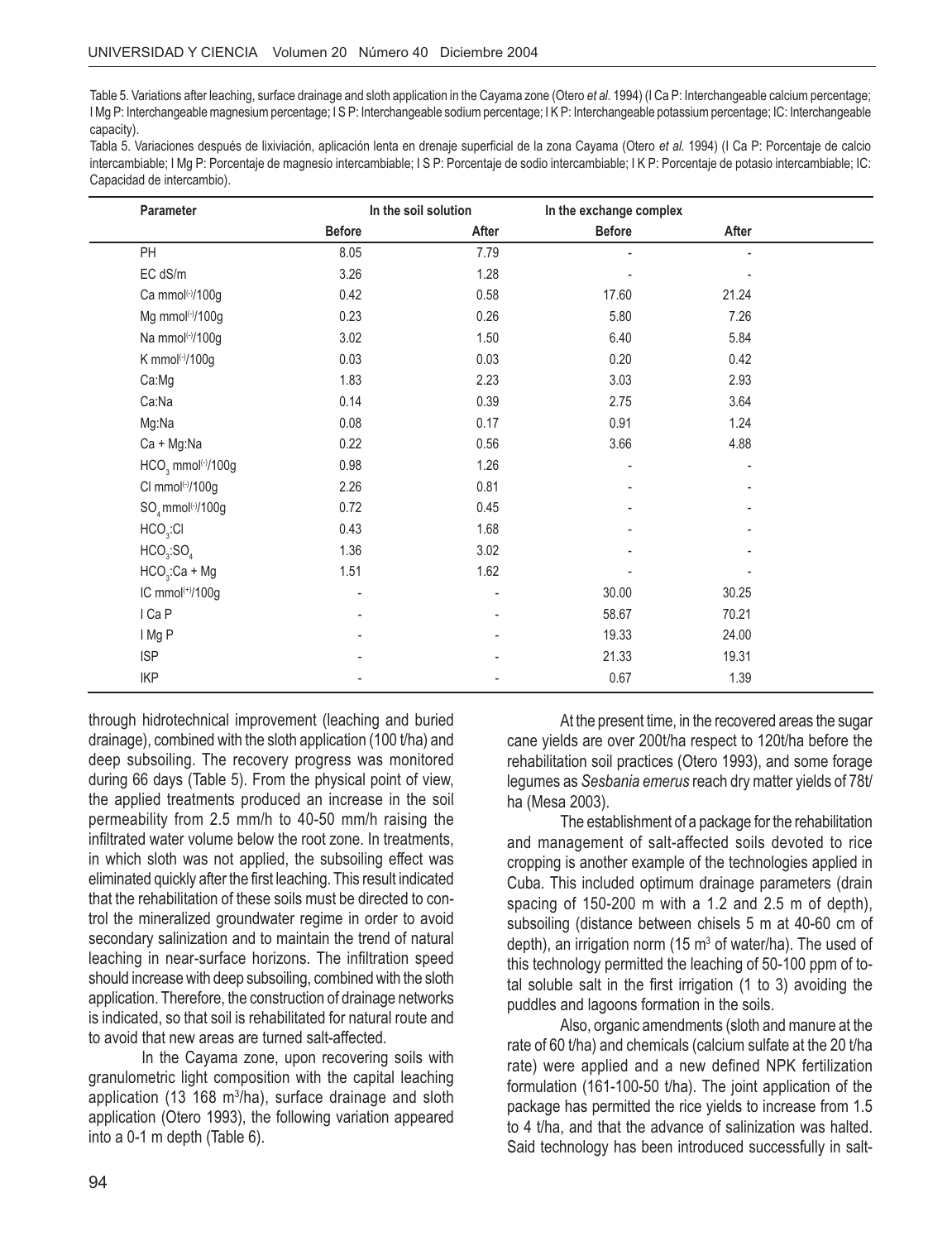Table 6. Chemical soil properties at 0-40 cm depth, after biological amendment (SLR: Sugar liquid residue).

Tabla 6. Propiedades químicas del suelo a 0 – 40 cm de profundidad después de restauración biológica (SLR: residuo de melaza).

| Parameter          | Before<br>leaching | After<br>leaching                               | After<br>cropping              | To 3 months<br>of the cropping | After 2 months<br>of the cropping |
|--------------------|--------------------|-------------------------------------------------|--------------------------------|--------------------------------|-----------------------------------|
|                    |                    | Water leaching                                  |                                |                                |                                   |
| % Na               | 10.67              | 4.92                                            | 6.67                           | 6.92                           | 14.77                             |
| Ca/Na              | 5.12               | 14.21                                           | 13.45                          | 13.94                          | 7.87                              |
| PH                 | 7.52               | 8.85                                            | 8.32                           | 8.50                           | 8.70                              |
| % HCO <sub>3</sub> | 9.00               | 17.06                                           | 18.43                          | 20.60                          | 19.84                             |
| % SST              | 0.1657             | 0.1546                                          | 0.0705                         | 0.1050                         | 0.0898                            |
|                    |                    |                                                 | Leaching + 5 t/ha of rice husk |                                |                                   |
| $%$ Na             | 11.19              | 5.97                                            |                                | 5.05                           | 7.44                              |
| Ca/Na              | 5.00               | 14.85                                           |                                | 16.79                          | 11.76                             |
| PH                 | 7.70               | 7.30                                            |                                | 8.05                           | 8.55                              |
| % HCO <sub>3</sub> | 14.05              | 11.39                                           |                                | 12.71                          | 20.05                             |
| % SST              | 0.1712             | 0.1391                                          |                                | 0.0862                         | 0.0946                            |
|                    |                    | Leaching + 5:125 t/m <sup>3</sup> /ha sloth:SLR |                                |                                |                                   |
| % Na               | 10.96              | 5.93                                            | 5.60                           | 4.15                           | 6.63                              |
| Ca/Na              | 5.60               | 10.14                                           | 11.11                          | 18.93                          | 9.98                              |
| PH                 | 7.60               | 8.72                                            | 8.22                           | 8.20                           | 8.42                              |
| % HCO <sub>3</sub> | 14.00              | 21.29                                           | 20.20                          | 23.42                          | 22.74                             |
| % SST              | 0.1701             | 0.1063                                          | 0.1003                         | 0.0830                         | 0.1022                            |
|                    |                    | Leaching + 30 t/ha sloth                        |                                |                                |                                   |
| $%$ Na             | 10.94              | 6.50                                            | 6.80                           | 4.80                           | 8.06                              |
| Ca/Na              | 4.80               | 9.39                                            | 7.31                           | 10.30                          | 5.90                              |
| PH                 | 7.62               | 8.45                                            | 8.55                           | 8.60                           | 8.55                              |
| % HCO <sub>3</sub> | 10.00              | 7.39                                            | 14.96                          | 15.41                          | 10.86                             |
| % SST              | 0.1742             | 0.1957                                          | 0.1787                         | 0.1802                         | 0.1784                            |

Table 7. Structural (C) and dispersion (K) factors of treated soils after leaching.

Tabla 7. Factores estructurales (C) y de dispersión (K) de suelos tratados después de lixiviación

| VariantsDepth (cm) | Leaching |       |       | <b>Rice husk</b> |       | Sloth:SLR |       | Sloth |       | Original |
|--------------------|----------|-------|-------|------------------|-------|-----------|-------|-------|-------|----------|
|                    | C        | K     | C.    | Κ                | C     | K         | C     |       |       |          |
| $0 - 40$           | 14.78    | 85.22 | 62.96 | 37.03            | 36.71 | 63.28     | 46.73 | 53.27 | 31.64 | 64.44    |
| 40-100             | 65.15    | 34.84 | 81.14 | 18.85            | 84.63 | 15.36     | 87.37 | 12.62 | 41.66 | 58.34    |

affected areas of the Cauto Valley (more than 10 000 ha), in the state and private sector. In the same zone, but in sodic soils, the chemical amendments (gypsum pap and sulfur) that have been employed joing with leaching, reduce the water norm up to 47 %, with a consequent increase of Ca/ Mg and Ca/Na relationships, and a decrease in Na/K ratio (Table 7). As well as with the biological amendments (sloth and rice husk), that application also achieved beneficial effects on soil chemical (Table 8) and structural (Table 9) properties, with rice yields increase as a consequence (Table 10). These demonstrative pilot areas have served to transmit the knowledge on management and this permitted to accelerate the assimilation of available technologies.

Currently, work is carried out in various national and territorial projects related to the following topics, which are sponsored and financed by the Cuban Ministry of Science,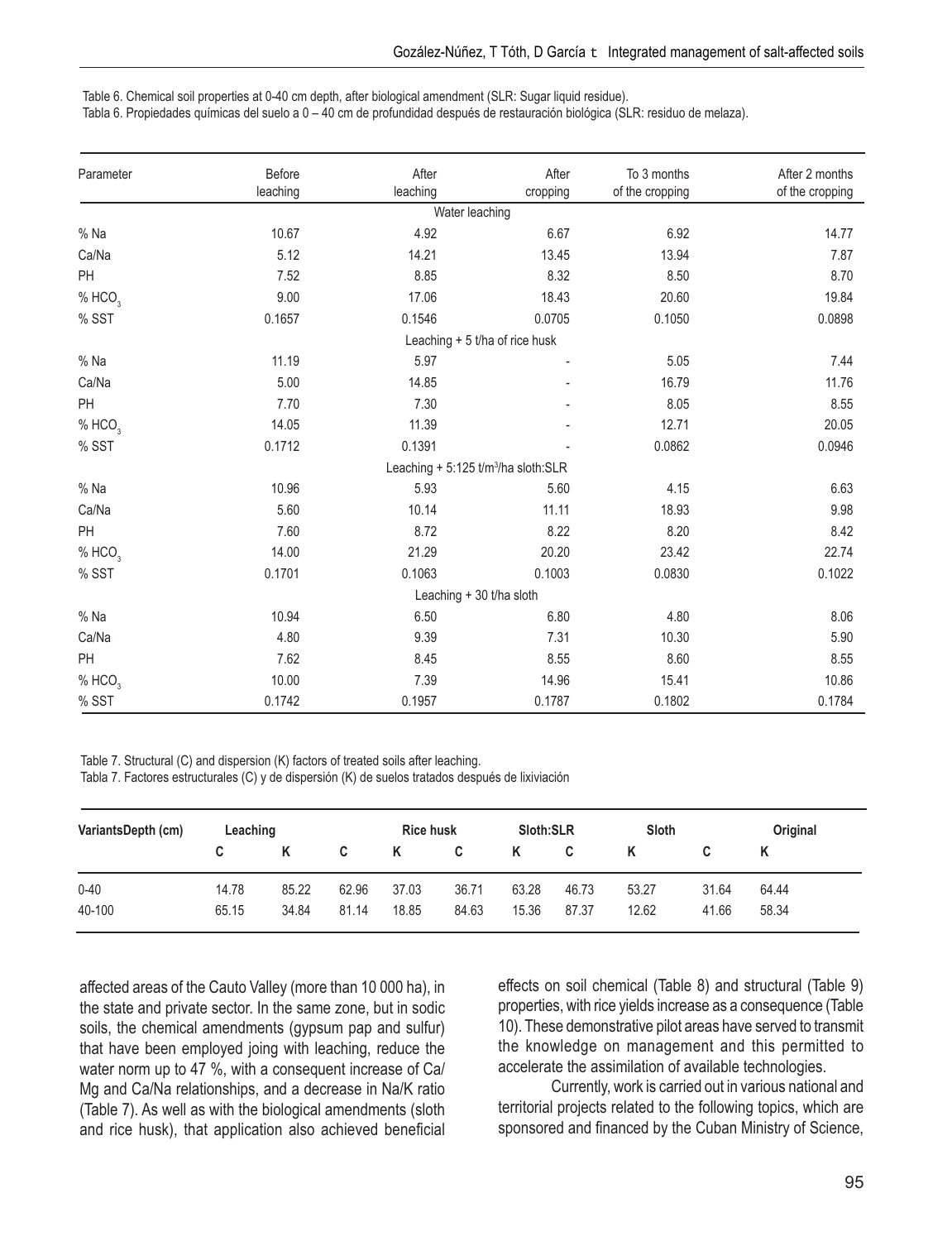Table 8. Influence of biological amendment in saline soils in rice yields (cv - coefficient of variability, SE - Standard error)

| Tabla 8. Influencia de la restauración biológica en suelos salinos productores de arroz (cv – coeficiente |  |  |  |
|-----------------------------------------------------------------------------------------------------------|--|--|--|
| de variabilidad, SE - Error estándar).                                                                    |  |  |  |

| <b>Treatment</b>           |                   | <b>Harvest</b>    |                   |
|----------------------------|-------------------|-------------------|-------------------|
|                            | <b>First</b>      | Second            | Third             |
| 5 t/ha husk                | 6.65 <sup>a</sup> | 6.47a             | 5.07a             |
| 5:125 $t/m3/ha$ sloth: SLR | $5.71$ ab         | $5.12^{ab}$       | 4.47 $b$          |
| 30 t/ha sloth              | 4.51 $b$          | $4.82 \text{ pc}$ | 4.40 <sup>b</sup> |
| Water                      | 4.43 <sup>b</sup> | 4.17 <sup>c</sup> | 2.73 <sup>b</sup> |
| <b>CV</b>                  | 21.30             | 19.50             | 21.56             |
| <b>SE</b>                  | 0.707             | 0.061             | 0.082             |

Table 9 Biological mass and NPK vegetative content of the legumes with better behavior in saline soils (González-Núñez & Ramírez 2003). Table 9. Contenido vegetativo NPK y masa biológica de las legumbres con mejor comportamiento en suelos salinos (González-Núñez & Ramírez 2003).

| Legumes               | Green mass (t.ha <sup>-1</sup> ) | Dry Matter (t.ha <sup>-1</sup> ) | $N(kg, ha^{-1})$ | $P(kg, ha^{-1})$ | $K(kg.ha^{-1})$ |
|-----------------------|----------------------------------|----------------------------------|------------------|------------------|-----------------|
| Sesbania rostrata     | 11.4                             | .39                              | 25.0             | 2.95             | 13.24           |
| Cannavalia ensiformis | 9.2                              | 0.82                             | 30.0             | 5.20             | 22.60           |
| Crotalaria juncea     | 10.54                            | 0.00                             | 42.0             | 2.50             | 14.62           |

Table 10. Soil behavior after treatment (pH, exchangeable sodium percentage and salt content as electrical conductivity) (González-Núñez & Ramírez 2003).

Tabla 10. Comportamiento del suelo después del tratamiento (pH, porcentaje de sodio intercambiable y contenido de sal como conductividad eléctrica) (González-Núñez & Ramírez 2003).

| <b>Treatments</b>             |     | Soil before treatment      |         |     | Soil after treatment       |            | Yield(t.ha <sup>-1</sup> ) |
|-------------------------------|-----|----------------------------|---------|-----|----------------------------|------------|----------------------------|
|                               | рH  | $EC$ (ds.m <sup>-1</sup> ) | ESP (%) | pH  | $EC$ (ds.m <sup>-1</sup> ) | ESP $(\%)$ |                            |
| T-1 Control                   | 7.9 | 8.32                       | .50     | 7.8 | 8.35                       | 1.48       | 10.52                      |
| T-2 Leaching                  | 7.6 | 9.42                       | 1.36    | 7.4 | 5.14                       | 1.04       | 16.30                      |
| T-3Leaching+organic<br>matter | 7.7 | 9.34                       | 1.72    | 7.6 | 4.53                       | 1.02       | 19.22                      |

Technology and Environment: (1) information system, monitoring and integral technology to preserve the soils from salinity and the impact of possible climatic changes in some agroecosystems with current and potential problems of salinization, (2) parameters of most important chemical and technical indicators to define the improvement of saline soil productivity in Cuba, and (3) alternative methods of rehabilitation and management of sodic soils in order to ensure stable and economically sustainable rice production.

#### **OTHER ISSUES FOR CONTROLING SALT-AFFECTED SOILS**

The government, scientists, extension services, and farmers play important role in controlling salt-affected soils in Cuba. In regions where salt-affected soils are spread, local government institutions at different levels are responsible

to reclaim and use salt-affected lands. Scientists put forwards technologies and measures as well as set demonstration experiments for the control of salinity, based on experience and practice. The extension services make the demonstration in large scale and work on the extension of the technologies to the farmers. The government encourages the participation of all institutions in the control of soil salinization.

The legal aspects related to the control of saltaffected soils in Cuba appear the 2<sup>nd</sup> February 1993 in the 179 decree as one of the principal national legislations related to the environment (González & García 1998), specifically on protection, use and soil conservation. It is necessary to emphasize that such law states that any new system or management practice must protect the soil against salinization, in spite of property distribution, land tenure, and use intensity. Before the rehabilitation of the salt-affected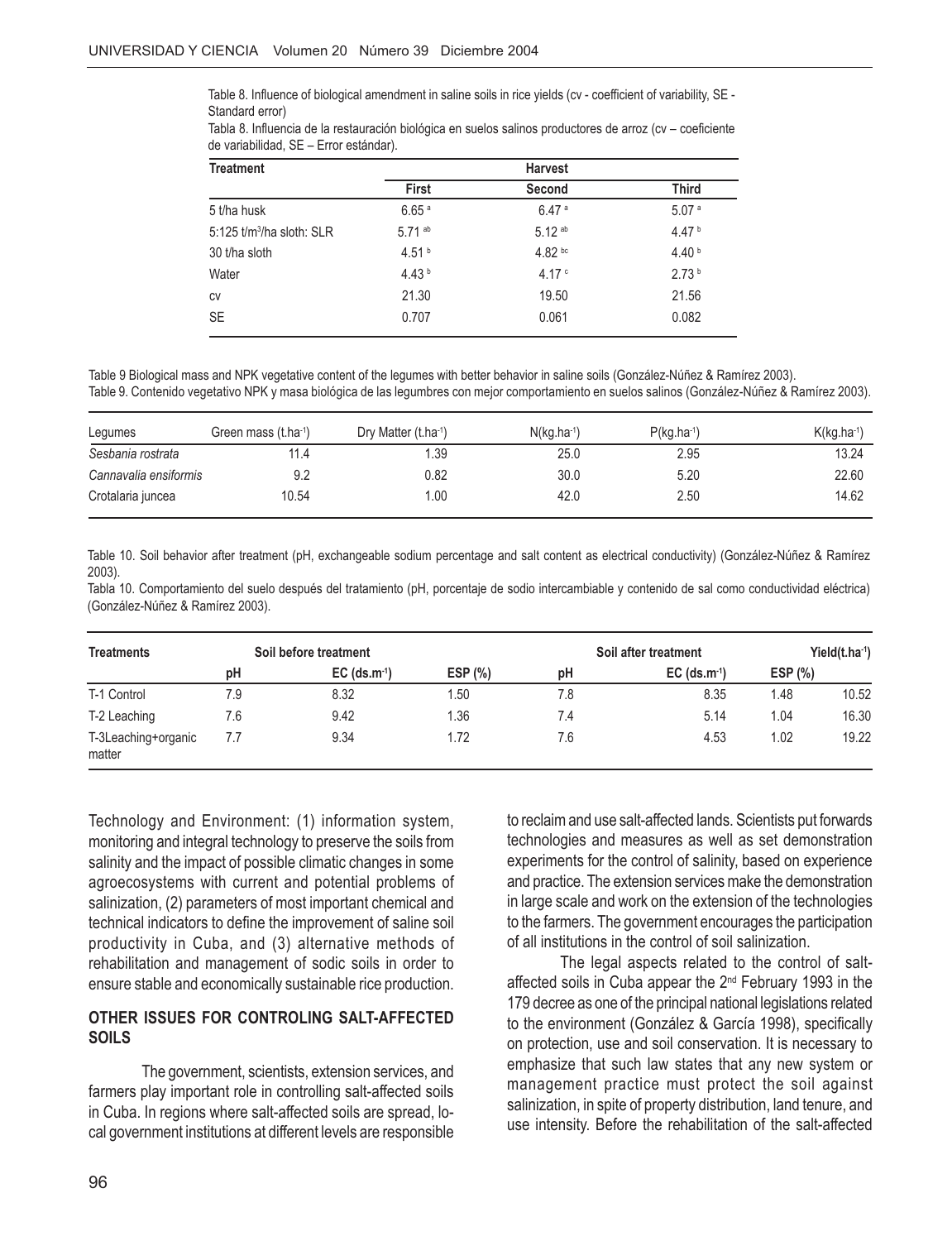lands, a planning strategy adapted to avoid environmental effects, economic losses and social conflicts, is required.

The irrigation in salt-affected areas with an inadequate drainage system is not permitted according to the application of the law in Cuba. However, in the case of these soils, in the Genetic Enterprise "Manuel Fajardo", in the Granma Province, the adoption of other practices such as the preservation and multiplication of the existent biodiversity and the forest repopulation encouragement, assuring the regulatory tree effect on the water and climate could also be recommended. In other places, where the soils are strongly saline and the recovery task results very expensive; the lands have been turned from cropland into pasture for cattle raising (López *et al*. 1997; González-Núñez *et al*. 2002; González-Núñez & Ramírez 2003).

At a governmental administrative level, the regionalization of integrated management and the prevention of salinization are considered under scientific and practical basis for fighting the soil salinity problem. Such regionalization can be conducted at different scales for different purposes: small scale regionalization is often used for administrative macro-scale decision-making of high level governmental bodies, while moderate scale regionalization can be used for references in management and control of salinization for other areas. In Cuba, some successful regionalization has been contributed significantly to the management and use of salt-affected soils.

In Guantanamo and Cauto Valleys, which are densely populated zones and have most of the salt affected soils, the fundamental objective has been to introduce gradually a rehabilitation and management system that permits to stabilize the local populations, to improve their living conditions, and to prevent environmental damages.

In addition to the efforts of the Cuban government, technical and economic assistance is required and will be required, through international co-operation projects based on the planning of the land-use at community level, to fight this phenomenon, to increase the soil productivity and to provide local employment in different, but complementary activities to those of agricultural production.

## **RESEARCH REQUIREMENTS**

For the control of the salinization process, the planning of recommended practices is hampered because of the lack of information to support decisions on most appropriate options to be applied for land and soil management. The following aspects must be covered:

#### **Monitoring of soil salinity and development of models for the prediction of salinization**

A salinity monitoring system should be created to suit spatial variance and a dynamic change of salinity due to alterations of climate, vegetation, soil-forming conditions and human activities. Middle or large-scale lysimeter studies are necessary to apply fundamental research on salt-water dynamics and on the formation of secondary salinization. Remote sensing and GIS techniques can be used as tools for middle and long-term monitoring of salinity evolution and even prediction of secondary salinization. Based on information and data collected from a survey, monitoring and remote sensing, some practical computer model should be developed for salinity assessment and prediction, using GIS and by simulating different management activities under different land utilization patterns (González-Posada *et al*. 1999).

## **Optimal technological systems for use and management of salt-affected soils**

The development of effective techniques for the control and management of salinization, as well as the establishment of a set of practical models to suit various bioclimatic zones and social-economical regions are valuable research areas. The irrigation management of salt-affected or potential salt-affected soils, land management with the use of brackish saline water, exploitation of salt-affected lands leading to sustainable agricultural utilization, biotechniques in salinity management and agriculture, and countermeasures of secondary salinization should be emphasized. The model should be integrated with as many choices of techniques of salinity management as possible, to be suitably used in different natural conditions, management patterns, agricultural layouts. Efficiency, reliability, cost, practicability of techniques and model should be considered mostly. Because of the soil salinization susceptibility, in Cauto and Guantánamo Valleys, such model and technique system should be developed in more detail. Development of an expert system from the output of above mentioned model would be desirable. Based on the scientific experience and numerical simulation of processes, such expert system could instantly recommend a set of optimal management measures and practical techniques for the control of soil salinization, through the use of relevant input information to the expert system (González-Núñez & Ramírez 2003).

#### **Multiple-objective decision making supporting system**

Control of salinization and management of saltaffected soils does involve not only natural, but also in social, economical and environmental aspects. In most situations, not all those aspects could be arranged to the optima. Therefore, a system should be developed to assess, analyze and compare all advantages and disadvantages of those aspects, and to help on decision making in an optimal manner. The multiple-objective decision making supporting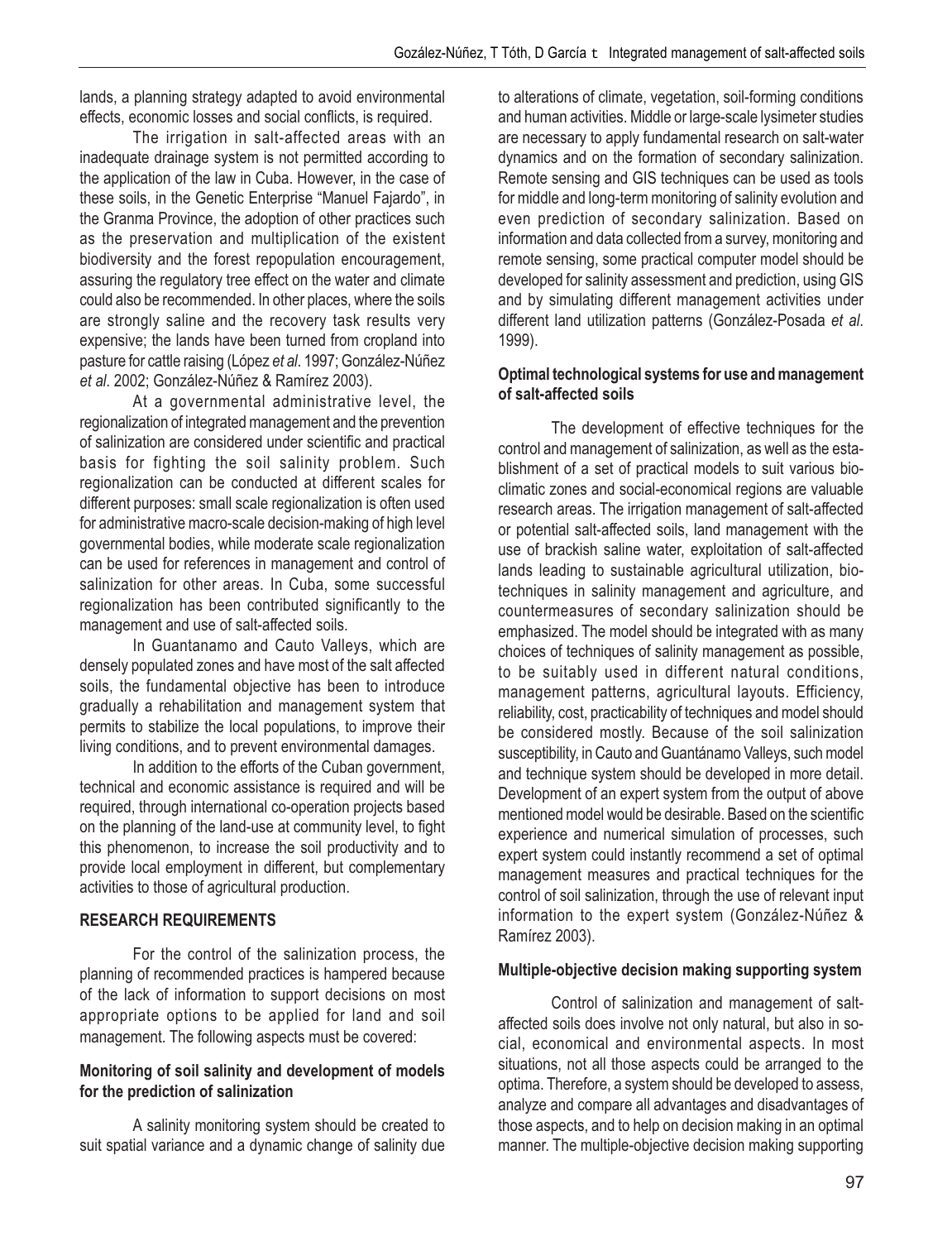system can be integrated with objectives of current economical benefits, long-term sustainability of development, resources utilization and management, and environmental compatibility. Such system will be designed to support decision-making at various levels and for different purposes.

#### **Salinization and environment interaction**

Human-induced salinization has certain impact on environment, ecology, and agriculture. Large-scale water projects usually have greater impact than others, because such projects cover a wide area and make significant alterations of regional salt- and water dynamics. Therefore, alteration of regional salt- and water dynamics and their regulation, and countermeasures of the negative impact of such projects on agriculture and environment, and regulative countermeasures should be focused on. The sea water intrusion due to sea level raise caused by greenhouse effects or by other human activities is also included in this project.

#### **NATIONAL AGRICULTURAL PLAN AND INTERNA-TIONAL PROJECTS FOR THE IMPROVEMENT AND MANAGEMENT OF SALT-AFFECTED SOILS**

The plan emphasizes the importance of maintaining the physical integrity and production capacity of these soils and the prevention of the ecosystem balance alteration. The Cuban government provides the credit and technical assistance for this plan. Several public and private institutions are involved in the plan execution, that stimulate the training of farmers for the conservation and management of saltaffected soils and to generate conservation services in the local, provincial and national areas, taking into account the possibilities and needs of each zone within the country.

#### **COOPERATIVE PROJECT WITH FAO**

Currently, the improvement and management of salt-affected soils devoted to pasture, specifically in the Cauto Valley in the Granma province, has been developed in the "Jorge Dimitrov" Institute through a cooperative project with the FAO. This project entitled "Salt affected soils rehabilitation in the Cauto Valley, Cuba" started in January 1999 and its strategy is the use of legume pasture species for animal production. The main objective of that project is to strengthen field experimental programs and the extension of appropriated management techniques for increasing productivity of salt affected soils in Cauto Valley as well as increase farmer income through a sustainable production of pasture legumes species for livestock.

A botanical census of the species and the isolation of *Rhizobium* strains from legumes were carried out to characterize and to evaluate the genetic diversity for salttolerance. The selection of the more effective combinations *Rhizobium*-legumes based on the salt effects on germination, growth and dry matter yield for different pasture legumes. In Jucarito, an area was selected (soil 1) to evaluate 51 legumes species trough the determination of some physiological parameters as: green and dry biological production; nitrogen, phosphorus and potassium soil levels as incomes after legumes sowing. The results showed that *Sesbania rostrata*, *Cannavalia ensiformis* and *Crotalaria juncea* were the species of better behavior in saline soils, with the highest biological mass production and nutrient incomes to the soil (Table 11). Then, *Sesbania rostrata* was selected in a research carried out in the same experimental area where the soil was leveled with laser and divided in three parts, to evaluate three treatments: T1- control; T2 leaching (130mm) before sowing; T3- leaching (130mm) before sowing and application of organic matter (40 t/ha). In that research the potentialities of the legumes as saline soil amendment were approved (Table 12).

In Jiguaní, another area was selected (soil 2) divided in five equal parts (2000m<sup>2</sup>), they were evaluated four rhizobium- legumes combinations but without soil leaching: T1- Control; T2- *Leucaena leucocephala* – strain Jd15; T3 –

Table 11. Effect of the rhizobium-legume combinations on pH and soil salinity (González- Núñez & Ramírez 2003). Tabla 11. Efecto de las combinaciones de rhizobium-legumbre sobre el pH y la salinidad del suelo (González-Núñez & Ramírez 2003).

| <b>Combinations</b>            |     | Soil before treatment      |         | Soil after treatment |                            |         |
|--------------------------------|-----|----------------------------|---------|----------------------|----------------------------|---------|
|                                | рH  | $EC$ (ds.m <sup>-1</sup> ) | ESP (%) | рH                   | $EC$ (ds.m <sup>-1</sup> ) | ESP (%) |
| Control                        | 8.3 | 10.00                      | 1.34    | 8.30                 | 10.02                      | 1.34    |
| L. leucocephala - strain Jd15  | 8.0 | 9.77                       | 0.90    | 7.80                 | 5.14                       | 0.54    |
| S. rostrata – strain Jd14      | 8.3 | 15.34                      | 0.22    | 8.00                 | 4.53                       | 0.11    |
| M. atropurpureum – strain Jd10 | 8.0 | 8.32                       | 1.50    | 7.90                 | 6.23                       | 0.80    |
| C. ternatea - strain Jd19      | 7.9 | 9.28                       | 1.00    | 6.50                 | 7.40                       | 0.62    |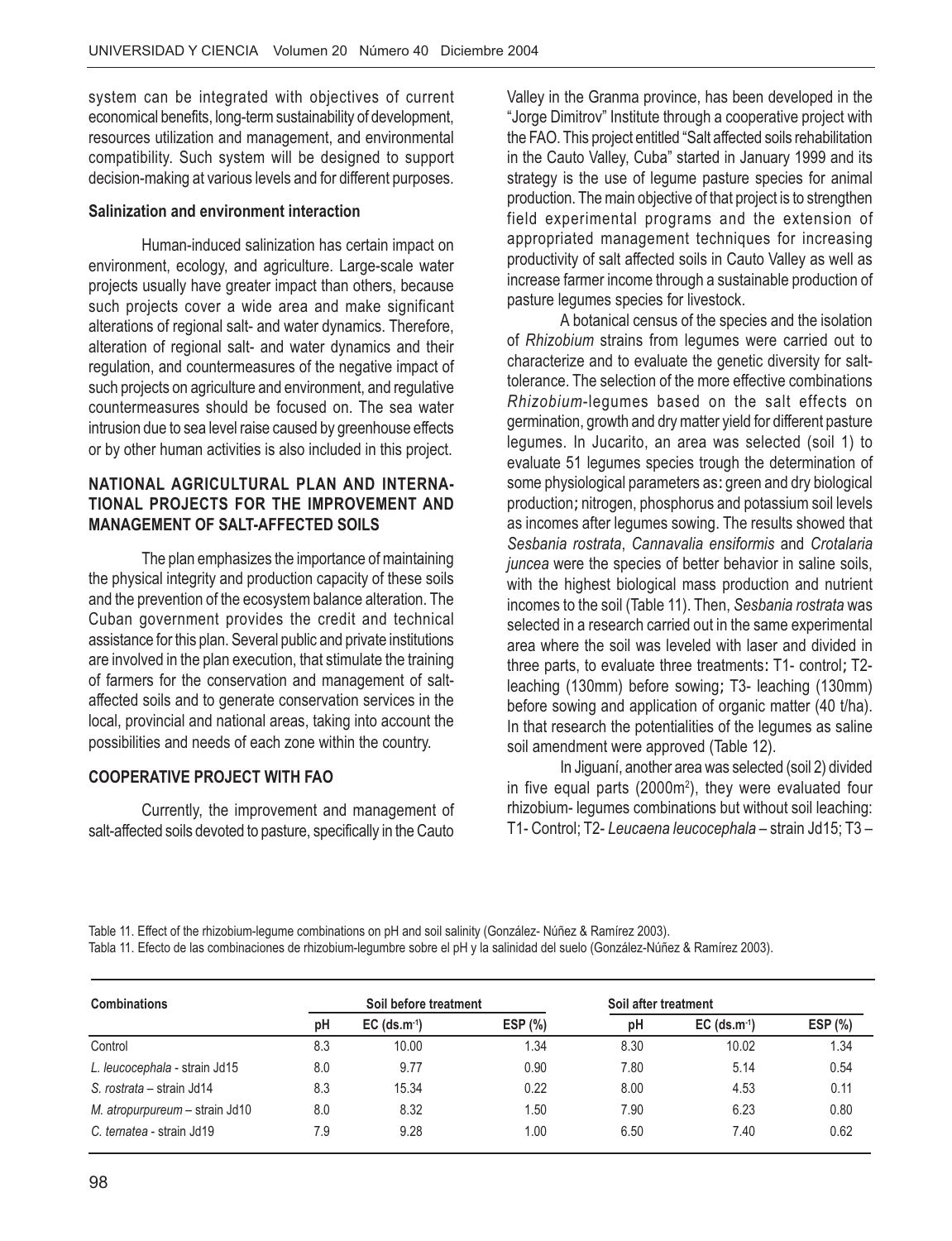Table 12. Soil behavior after treatment (pH, exchangeable sodium percentage and salt content as electrical conductivity) (González-Núñez and Ramírez, 2003).

Tabla 12. Comportamiento del suelo después del tratamiento (pH, porcentaje de sodio intercambiable y contenido de sal como conductividad eléctrica) (González-Núñez y Ramírez, 2003).

|                               |           |      | Soil before treatment |                   | Soil after treatment |                     |                      |                        |
|-------------------------------|-----------|------|-----------------------|-------------------|----------------------|---------------------|----------------------|------------------------|
|                               | reatments | pH   | EC<br>$(ds.m^{-1})$   | <b>ESP</b><br>(%) | рH                   | EC<br>$(ds.m^{-1})$ | <b>ESP</b><br>$(\%)$ | Yield<br>$(t.ha^{-1})$ |
| T-1 Control                   |           | 7.9  | 8.32                  | 1.50              | 7.8                  | 8.35                | 1.48                 | 10.52                  |
| T-2 Leaching                  |           | 7.6  | 9.42                  | 1.36              | 7.4                  | 5.14                | 1.04                 | 16.30                  |
| T-3Leaching+organic matter7.7 |           | 9.34 | 1.72                  | 7.6               | 4.53                 | 1.02                | 19.22                |                        |

Table 13. Effect of the rhizobium-legume combinations on pH and soil salinity (González- Núñez and Ramírez, 2003).

Tabla 13. Efecto de las combinaciones de rhizobium y legumbre sobre el pH y la salinidad del suelo (González- Núñez y Ramírez, 2003).

|                                |      | Soil before treatment |                   | Soil after treatment |                            |                      |  |  |  |
|--------------------------------|------|-----------------------|-------------------|----------------------|----------------------------|----------------------|--|--|--|
| <b>Combinations</b>            | pH   | EC<br>$(ds.m^{-1})$   | <b>ESP</b><br>(%) | pH                   | <b>EC</b><br>$(ds.m^{-1})$ | <b>ESP</b><br>$(\%)$ |  |  |  |
| Control                        | 8.30 | 10.00                 | 1.34              | 8.30                 | 10.02                      | 1.34                 |  |  |  |
| L. leucocephala - strain Jd15  | 8.00 | 9.77                  | 0.90              | 7.80                 | 5.14                       | 0.54                 |  |  |  |
| S. rostrata – strain Jd14      | 8.30 | 15.34                 | 0.22              | 8.00                 | 4.53                       | 0.11                 |  |  |  |
| M. atropurpureum - strain Jd10 | 8.00 | 8.32                  | 1.50              | 7.90                 | 6.23                       | 0.80                 |  |  |  |
| C. ternatea - strain Jd19      | 7.90 | 9.28                  | 1.00              | 6.50                 | 7.40                       | 0.62                 |  |  |  |

*Sesbania rostrata*- strain Jd14; T4- *Macroptilium atropurpureum*- strain Jd10 and T5- *Clitoria ternatea* – strain Jd19. In this experiment the effectiveness of the rhizobium legume combinations were demonstrated by the reduction of salts dissolved in the soil (diminishing of electrical conductivity and the exchangeable sodium percentage) respect at control (Table 13).

Finally, the studies accomplished in Cuba have permitted to verify the current stage of soil salinization; however, it will be necessary to gather, validate and store sufficient reliable quality data under a GIS in order to carry out a strategical recovering plan. There is also a requirement to develop expert systems and an early warning system to prevent the spread of salinization and to improve

management and rehabilitation techniques of salt-affected soils.

Considering the requirements and possibilities to produce foods for Cuban people for the future, it should be emphasized the improvement of management, conservation and exploitation systems for affected areas by salinity, particularly those areas with potential possibilities for food production. Thus, it is necessary to rationally increase and use inputs, especially water.

The establishment of cooperative national and international projects for technical and economic assistance will improve the efficiency of the national achievement to reduce the saline areas with the increase of soil productivity, providing local employment in several agricultural complementary activities.

## **LITERATURE CITED**

Abrol IP, Yadak JS, Massoud FI (1988) Salt-affected soils and their management. FAO Soils Bulletin 39, Roma. 131pp.

Anonymous (2000) Newsletter on Sustainable Productive Use of Salt Affected Habitats 4: 1-31.

Borhidi A, Herrera RA (1977) Génesis, características y clasificación de los ecosistemas de sabana de Cuba. Ciencias Biológicas 1: 113-130.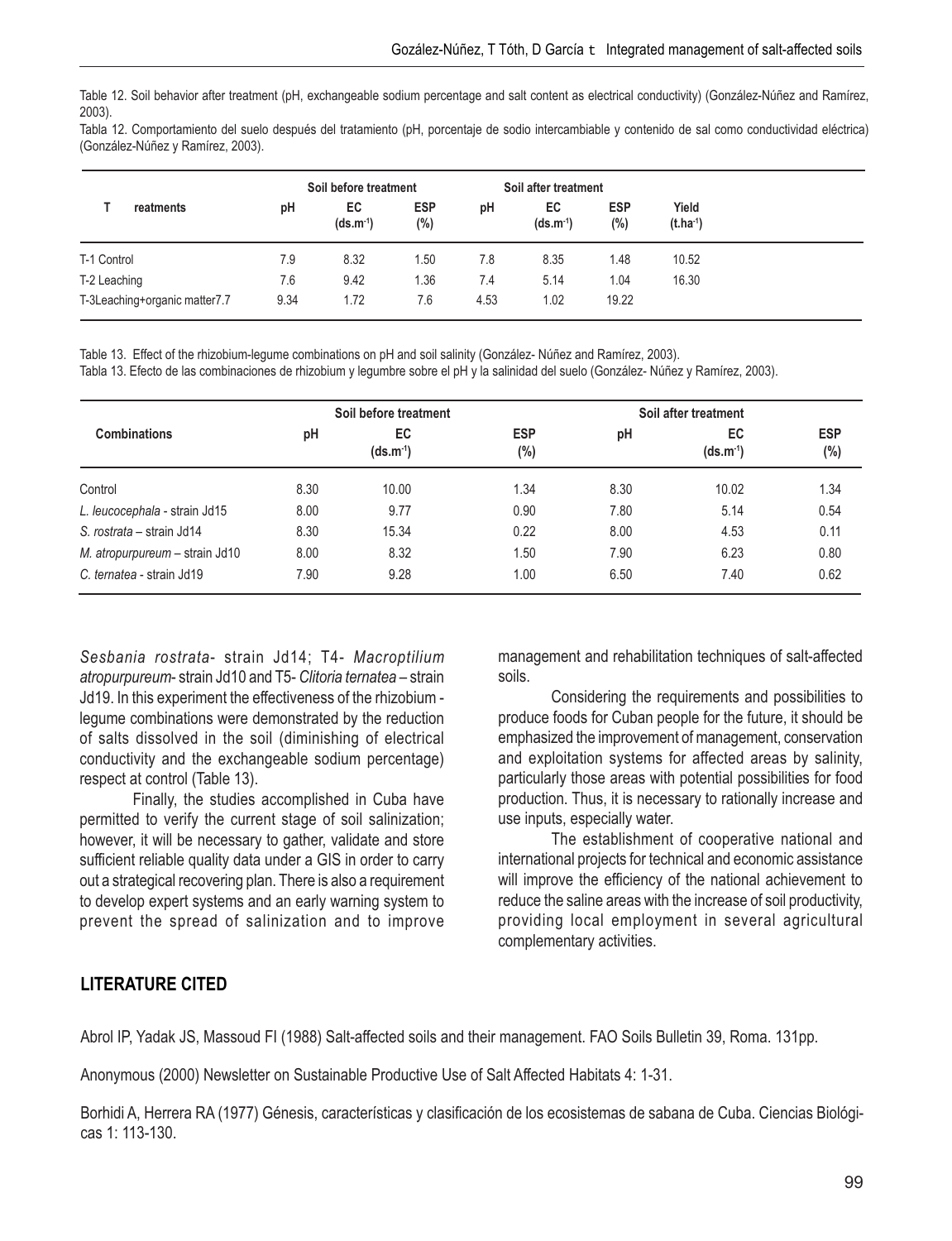Flores A, Gálvez V, Hernández O, López JG, Obregón A, Orellana R, Otero L, Valdés M (1996) Salinidad un nuevo concepto. Universidad Autónoma Metropolitana, Universidad de Colima, en México y el Ministerio de la Agricultura e Instituto de Suelos de Cuba. 137 pp.

Follet RH, Murphy LS, Donahue RL (1981) Reclamation and management of saline and sodic soils. En: Fertilizers and soils amendments. Chapter 9, Prentice Hall Inc. New Jersey, USA.: 424-457

García JR (1997) La salinidad como factor limitante de los rendimientos arroceros y recomendaciones para el uso agrícola de los suelos afectados. Tesis de Doctorado. Instituto Superior de Ciencias Agropecuarias de La Habana. 100 pp.

González-Núñez LM (1996) Uso de la radioinducción de mutaciones en la obtención de genotipos de arroz tolerantes a la salinidad. Tesis de Doctorado. IIA «Jorge Dimitrov», Bayamo. 100 pp.

González-Núñez LM (2000) Extent, cause and management of salt affected soils in Cuba. Newsletter on Sustainable Productive Use of Salt Affected Habitats 4: 8-11.

González-Núñez, LM, Ramírez R (2003) Manejo de suelos dedicados a la ganadería afectados por salinidad. Revista ACPA 3:47-49.

González-Núñez LM, López R, Ramírez R (1997) Variation in salt-tolerance among rice mutants and varieties based on yield attributes. International Rice Research Notes 22(3): 18-19.

González-Núñez LM, González MC, Deus J, Ramírez R (2000) Avances en las investigaciones sobre la tolerancia del arroz (*Oryza sativa* L.) a la salinidad y/o sodicidad en Cuba. Alimentaria 314: 119-123

González-Núñez LM, Ramírez R, Aguilera R (2002) Los suelos salinizados y su utilización agrícola. Alimentaria 339: 103-107.

González-Posada M, Pérez E, Castillo P, Cobas R (1999) Caracterización geoestadística de la salinidad en suelos del Valle del Cauto bajo explotación arrocera. I. Kriging ordinario, lognormal y disyuntivo. Revista Ciencias Técnicas Agropecuarias 8 (2): 43-52.

González T, García I (1998) CUBA. Su medio ambiente después de medio milenio. Editoriales Academia y Científico-Técnica. La Habana. 210 pp.

Guerasimov IP, Glasovskaya MA (1960) Fundamentos de Edafología y Geografía de los suelos (en ruso). Moscú, Editorial Nauka. 440 pp.

Hernández J (1982) Geología histórica y de Cuba. Pueblo y Educación, La Habana. 271 pp.

Klimes-Szmik A, Nagy E (1975) Suelos de Cuba. Orbe, La Habana. 352 pp.

Labrada J, Gómez D, Tóth T, Kertész M, Catasús L, Nieto M (1995) Salinization of soils in the mangrove belt of the Golfo de Guacanayabo, Caribbean Sea. En: Rodriguez A R, Jiménez MCC, Tejedor SMI (eds) Soil as a strategic Resource: Degradation processes and conservation measures Geoforma Ediciones. Logrono: 220-228

López R, González-Núñez LM, García D, Ramírez R (1997) Censo fitobotánico de especies de leguminosas pratenses en áreas afectadas por salinidad en el Valle del Cauto y evaluación de la tolerancia a la salinidad de leguminosas y cepas de rizhobio. Informe Final de Resultado. Instituto de Investigaciones Agropecuarias "Jorge Dimitrov". 25 pp.

López G, Berbén T, Herrera J, Ricardo M (1999) Caracterización de los problemas de salinidad en una granja de semilla de arroz mediante el uso de un Sistema de Información Geográfica (SIG). Revista Ciencias Técnicas Agropecuarias 8(2): 37-41.

Mashali A.M (1999) Overview of FAO Global Network on soil management for sustainable use of salt affected soils. Activities of Project TCP/PHI/6712: Integrated Management of salt affected coastal soils in the Philippines. Proceedings of the 3th International